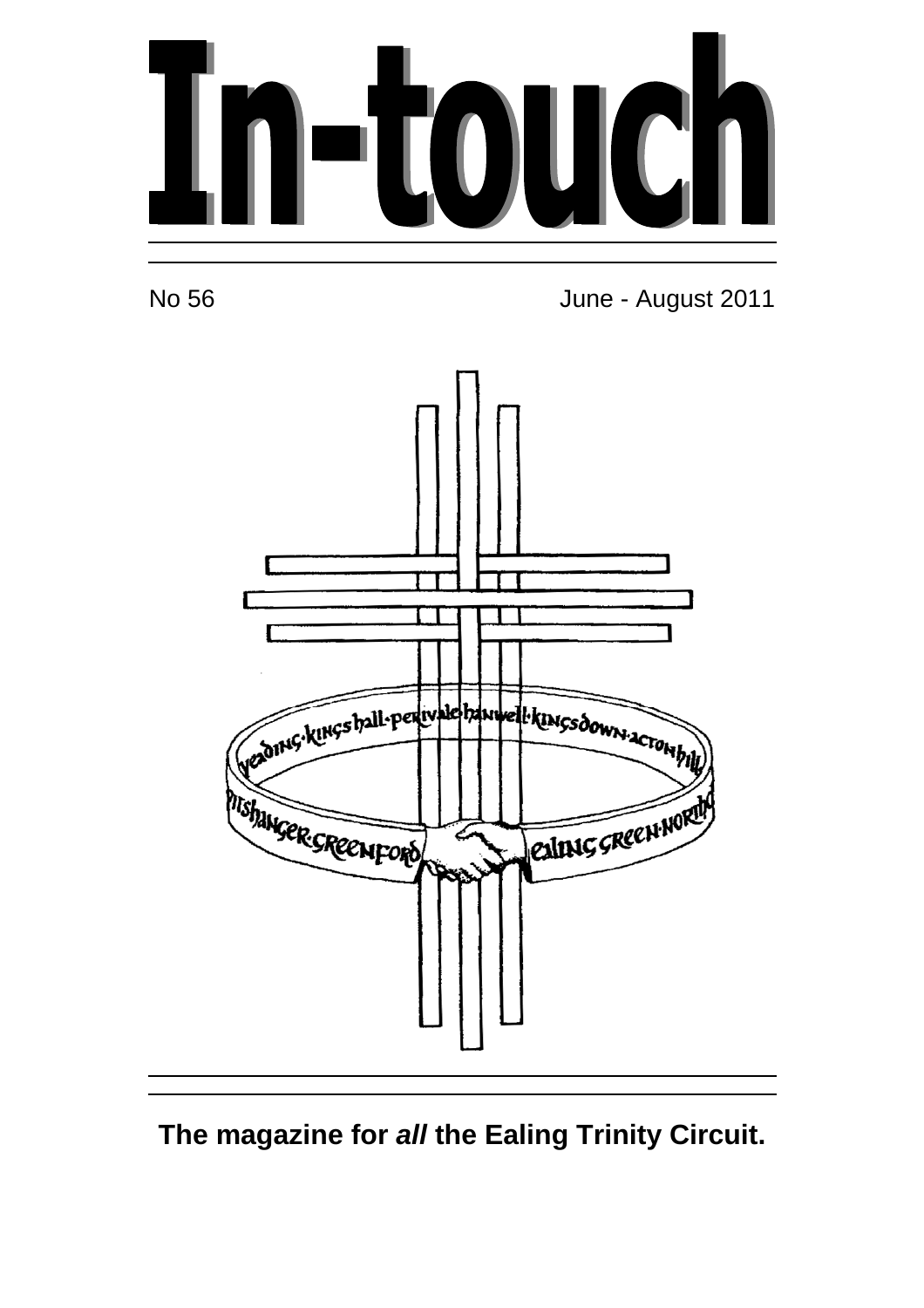# **IN THIS ISSUE**

|                                                                              | Page |
|------------------------------------------------------------------------------|------|
| <b>From the Superintendent</b>                                               | 3    |
| Ealing Churches Winter Night Shelter - Mary Blackwell                        | 4    |
| Gift Aid - Expiry of Transitional Relief                                     | 5    |
| Celebration for 60 years of Moullin House                                    | 6    |
| Circuit Finances - Peter Green                                               | 7    |
| From Women's Network to Methodist Women in Britain<br><b>Blossom Jackson</b> | 8    |
| • Lendwithcare $-$ a different kind of support $-$ Gerald Barton             | 11   |
| The Big Sing – Susan Lavelle                                                 | 13   |
| Lifestyle for a Christian Professional - Osmond Mulligan                     | 14   |
| Mediawatch UK - Graham Preedy                                                | 16   |
| Dietrich Bonhoeffer - Gerald Barton                                          | 17   |
| <b>Greenford Walk for Water</b>                                              | 23   |
| <b>Circuit Website</b>                                                       | 24   |
| <b>Circuit Directory Update</b>                                              | 24   |
| • Forthcoming Events around the Circuit                                      | 24   |

**Celebrating 400 years of the King James version of the Bible in English** 



Front Cover designed by Marion Narain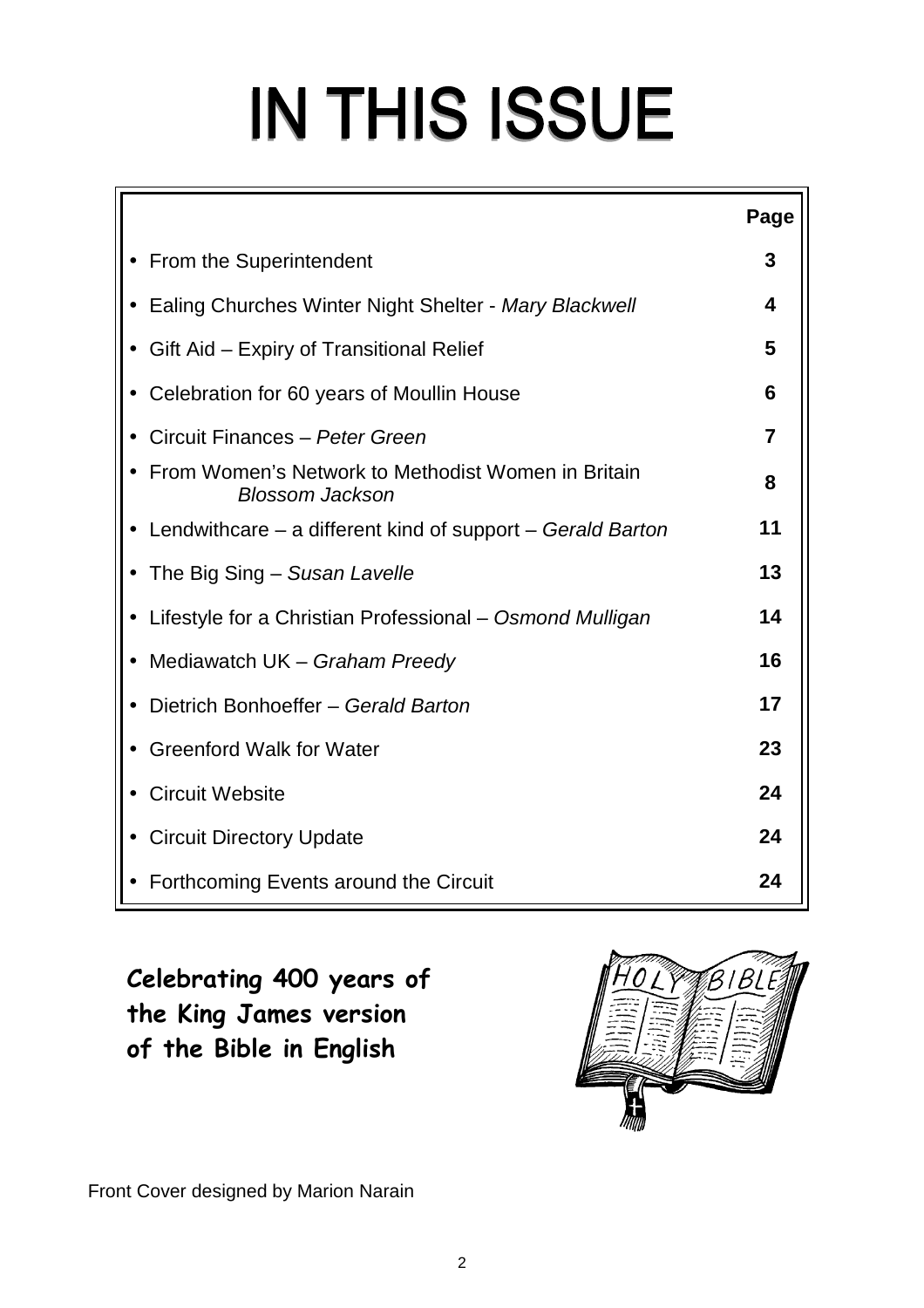## **From the Superintendent**

What a lot we have to celebrate! In the last few weeks we have been reminded of the life-giving love of God as we thrilled again at the Easter story. When the world seemed a dark and despairing place, hope was reborn as Mary met the risen Christ in the garden. The rumours and whispers of resurrection continue to spread and bring transformation in people's lives today.

The Ealing Churches' Night Shelter went really well and made a great difference in the lives of vulnerable men and women - another outworking of the love of Christ and a wonderful way for so many Christians in Ealing to work together. I hope that more people and buildings within the Circuit will be able to help with next year's Night Shelter.

Jarel Robinson-Brown, our newest Local Preacher, has been accepted to train as a Methodist minister and we wish him every blessing as he continues his studies. We have had a great Lent course in the Circuit, well attended and producing some lively discussions and thought-provoking stories. Our Circuit Membership Course is about to take place. We continue to train 8 local preachers and hope to add another Worship Leader at Hanwell – there is always something to do!

Ealing Green church is moving forward with development plans, Kingsdown is about to start the long-awaited second phase of its redevelopment and Hanwell has had masonry repaired and the front of the building is now clean and looks splendid. Let's pray that God can help us to use our buildings as a means of mission and hospitality. There are of course many challenges as well. We continue the painful work of helping Moullin come to a close, whilst wanting to give thanks for 60 years of work. King's Hall is in a very poor state as a building, though there is some interest from other churches in the area to work more closely together in using the building for mission and worship in Southall – watch this space, and pray hard!

One challenge that we face is that we don't always have enough preachers to lead all the acts of worship that churches want and this new plan was particularly difficult, resulting in a number of local arrangements, where churches will need to organise their own service. Training will be offered to help churches do this – look out for the date. What does help is that King's Hall were willing to move their service time to 9.30am which means ministers and local preachers can cover more than one service in a morning. I will be looking for a similar flexibility from other congregations in the months to come. Please do think about ways in which we might use the resources of preaching and worship leading in the circuit in creative ways and in ways that don't leave our preachers exhausted or dispirited.

The resurrection of Christ did not end the challenges that the disciples faced – but it gave them the knowledge that in God all things are possible. So we celebrate and pray as we face the challenges of serving God in this present age.

Blessings,

Nihach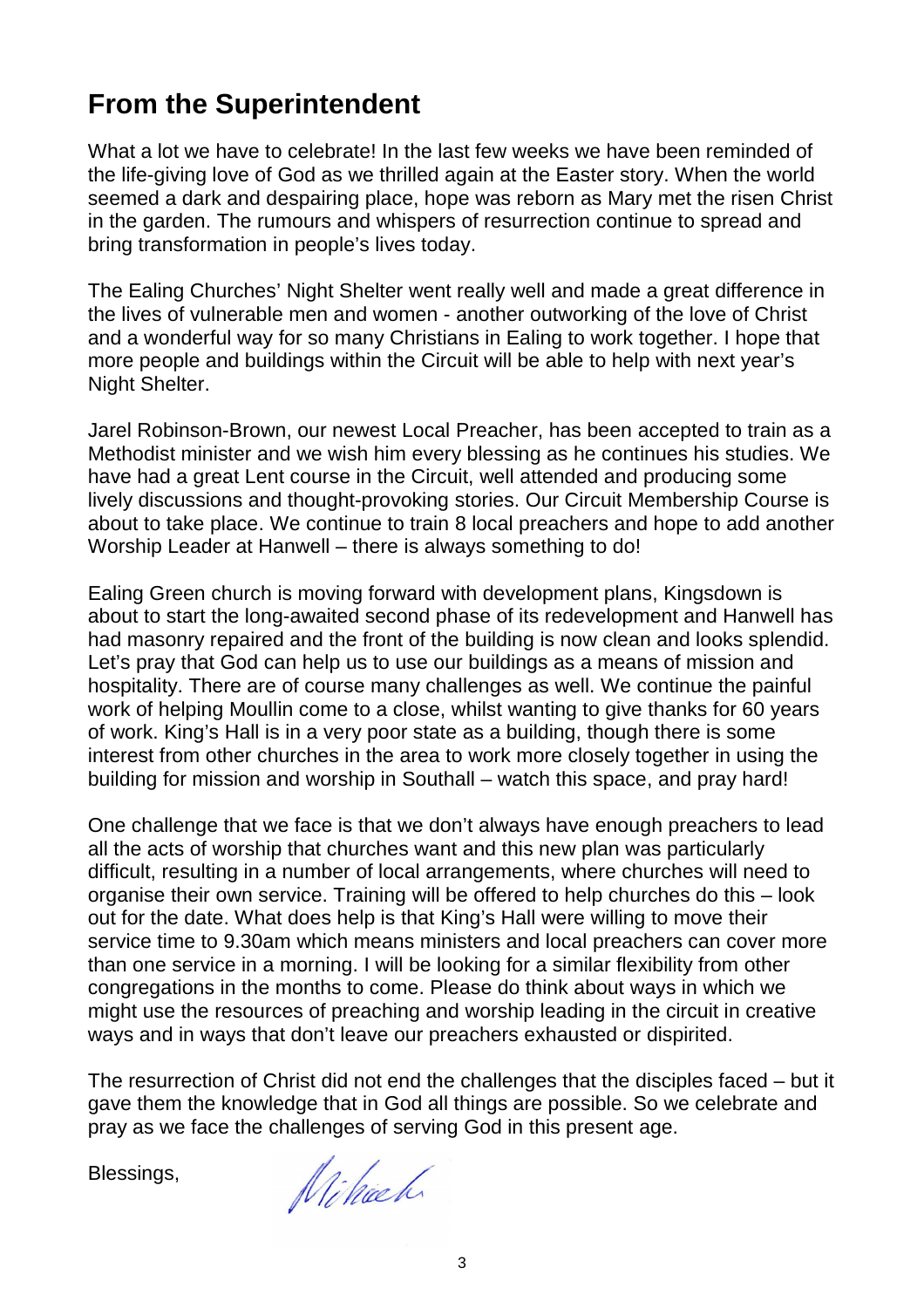## **Ealing Churches Winter Night Shelter**

#### Mary Blackwell, Hanwell

On the morning of 31<sup>st</sup> March at St Anselm's Church in Southall, the Night Shelter closed its doors for this season. There was much sadness at saying goodbye to the guests, even though many of them had found places to stay and would not be returning to the streets. Volunteers had quickly found that guests became friends and were concerned for them and sorry to be saying goodbye.

Everyone concerned had found working in the Night Shelter a great joy and privilege, although if you suggested before the Shelter started that it might be a privilege to make up lots of beds, cater for 20+, stay up all night with just a couple of hours sleep on an airbed, or get up at 5 o'clock in the morning to cook breakfast or wash mattresses, it is doubtful that any of us would have agreed with you.

Most revelatory of all was the discovery that the guests were exactly like the volunteers. Many of us had been apprehensive, not having had contact with homeless people, and were relieved and humbled. Name badges for guests and volunteers were written in a different colour. They had to be in order to distinguish between us, and at one point a hopeful, but unreferred gentleman was mistaken for a volunteer.

All the venues were different and all entertained the guests in their own way. One folded napkins in a fancy way, others always had flowers and fruit on the table. Some offered nibbles. Some served dinner from a trolley announcing the menu beforehand, some waited at table, at some you queued up at the hatch. One venue offered television and a chance to see the football. Another had wii. Always there was a real family feel in the shelter. Guests would arrive uncertain and wary, sometimes distressed, but after a couple of nights they would relax and become a family member, chatting and sharing.

The atmosphere in the Shelter varied depending upon the kind of day the guests had had. It tended to be very quiet every other Sunday as there was nowhere during the day for the guests to shelter so that they were very tired when they arrived and would just read the papers, eat and go to bed. On other nights there would be conversation, merriment and games – cards, Jenga (our Polish guests were expert at this), and Scrabble were popular and some played draughts and chess.

During the twelve weeks it was open, the Shelter accommodated 34 guests, usually 12 at a time, although at times there were 14 guests in the Shelter. Of these, 17 were found accommodation, 2 got jobs as well, several had their identification and benefits sorted out by Acton Homeless Action – vital for seeking accommodation because of the need for funds to pay rent, 15 returned to the streets, mostly from choice, but were grateful for the respite and dignity that the shelter had afforded them during the cold winter nights. The Shelter was popular, partly because of the bus passes which it supplied, and these were felt by the management and Shelter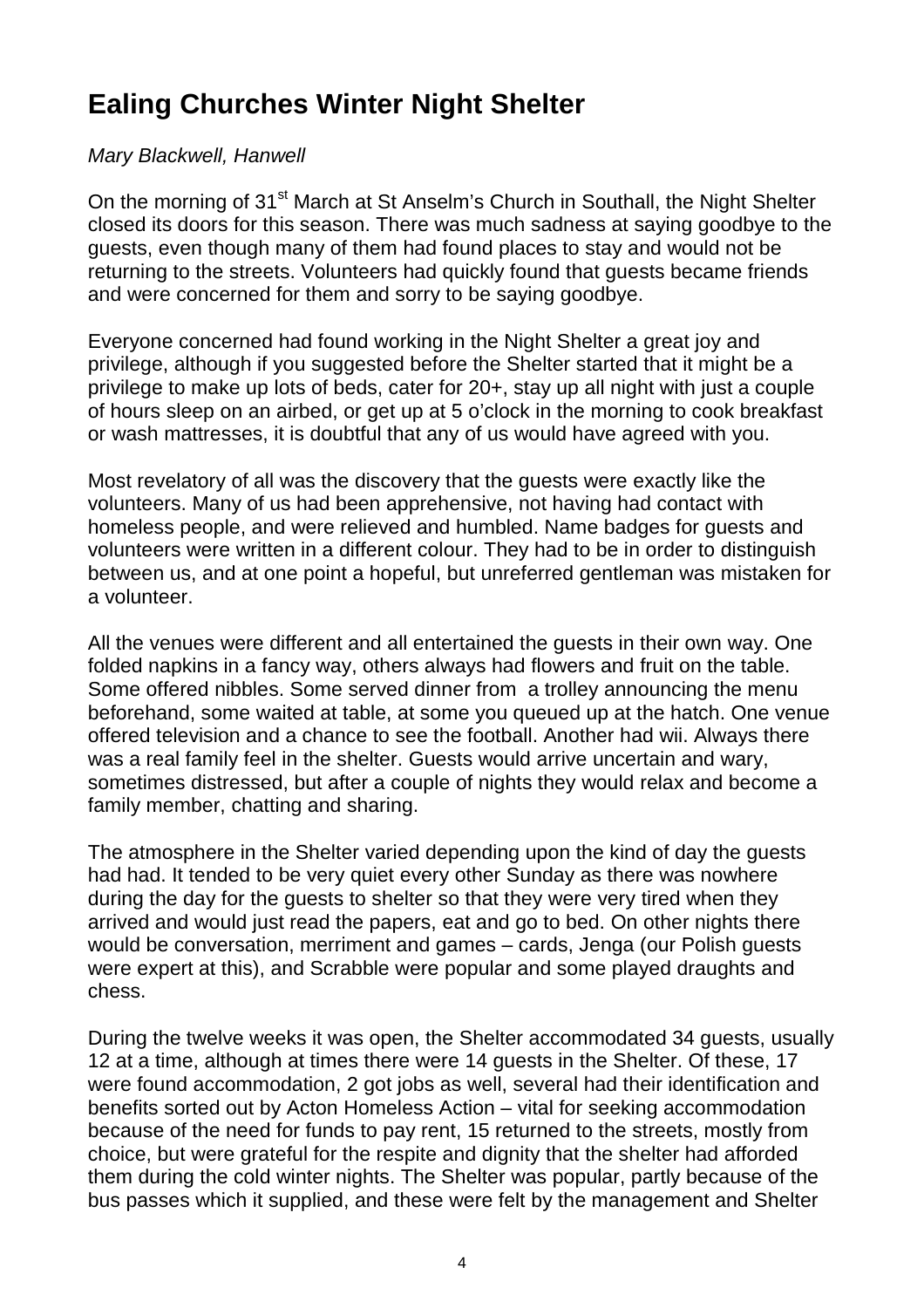staff to have been beneficial in allowing guests to shelter on buses on cold rainy days, to travel to appointments and soup kitchens and the next Shelter, and to have saved wear and tear on footwear which was often not in the best condition. However, they gave rise to some jealousy among other homeless people outside the Shelter, and on occasion people would come to the Shelter doors unreferred in the hope of getting in. The referral system worked well except at weekends when all but St John's soup kitchen shut down, meaning that if a guest left the Shelter at the weekend their bed was difficult to fill. That said, the Shelter was very rarely undersubscribed during the twelve week period.

Most churches and volunteers found the experience uplifting and have asked to be contacted for the next season when it is hoped to open in mid-November. One or two are more guarded, knowing that there's a lot of water to go under the bridge before then. New churches are beginning to volunteer their premises for the next season, wanting their church to share the joy that their members experienced volunteering.

There was a Service of Thanksgiving at St James church in West Ealing on Friday April  $8<sup>th</sup>$  to celebrate the work of the Night Shelter.

## **Gift Aid – Expiry of Transitional Relief**

When the basic rate of income tax was cut from 22% to 20% in 2008, the then Chancellor of the Exchequer, Alistair Darling made a concession to charities which meant that they were able to continue reclaiming tax for Gift Aid donations at the old rate of 22%. This concession was known as 'transitional relief'. However, the concession was for a limited period only and expired on  $5<sup>th</sup>$  April at the end of the 2010-11 tax year. This means that as from April this year, the amount of tax that can be reclaimed for every £1.00 donated under Gift Aid falls from 28p to 25p.

If you make donations under Gift Aid, the total value (donation plus tax reclaimed) of each £1.00 you donate is now less than it used to be by 3p. In order to maintain the total value of your donations you need to increase your donations by 2.4%. This will have the effect of keeping the total value of your donations constant.

Many of us regularly donate by Gift Aid to our churches. Unless we make at least this small increase in our donations our churches' incomes will fall as a result of the expiry of transitional relief. It's something to think about and you may rest assured that your Church Treasurer would be very happy if you increase your giving by that amount, or perhaps a bit more.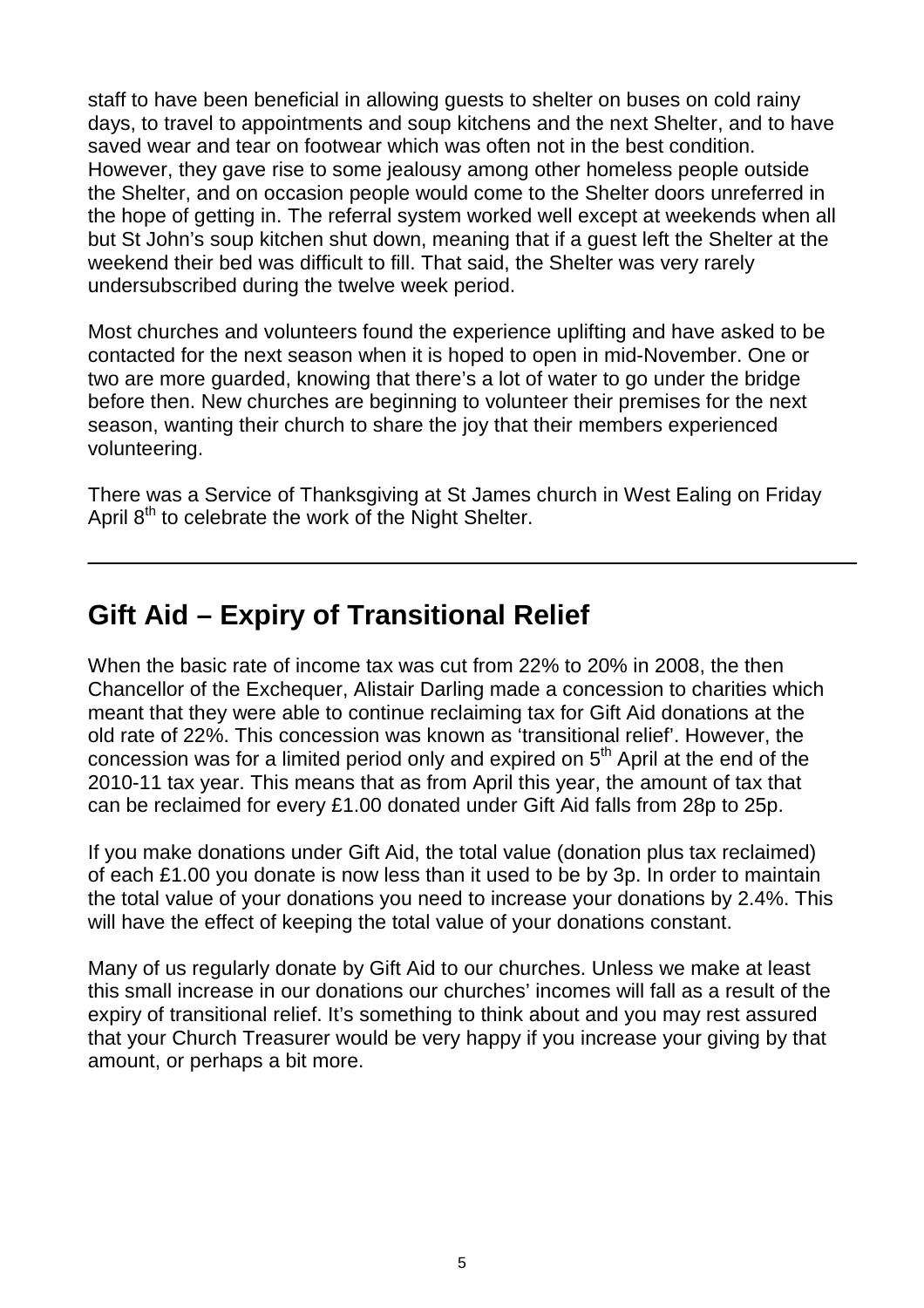## **Celebration for 60 Years of Moullin House**

This year sees the  $60<sup>th</sup>$  anniversary of Moullin House. There will be a special Circuit Celebration to be held at Moullin to mark this occasion on Sunday  $19<sup>th</sup>$  June at 3.00pm to which you are all invited. There will be a short service followed by a special strawberry tea.



Moullin House is a 'hall of residence' operated by the Circuit for people aged 18 – 35 coming to London to study for periods of up to 3 years. It was financed and donated to the Ealing Broadway Trust of the Ealing Broadway Methodist Church by Mr Thomas & Mrs Ada Moullin and the foundation stone was laid in 1950. The original intention was to provide a Christian home with a family atmosphere for young people primarily, but not necessarily from Methodist backgrounds coming to London to study or for training.

The Moullin family had its origins in Guernsey and in 1864 Thomas Moullin became one of the founders of Pearl Assurance. The family moved to Ealing in 1888 by which time it had become very prosperous. One of the daughters, Ada married a widower cousin also from Guernsey and coincidentally also named Thomas. Apart from donating the funds to build Moullin, Thomas and Ada also funded the building of what is now Kingsdown Methodist Church.

With the passage of time, responsibility for Moullin moved firstly to the Ealing & Acton Circuit and from 1998 to the current Ealing Trinity Circuit. Also, the role Moullin plays has altered and its clientele is now largely made up of foreign students coming to London for a period of study or training.

In celebrating 60 years of Moullin, we will also be marking its final chapter. Because of the need for significant investment along with ongoing financial losses, the Circuit has decided that it can no longer sustain Moullin, and the house will close on 31<sup>st</sup> August. That said, there is still much to be celebrated in having provided a secure, Christian home for many students over Moullin's 60 years.

6

Moullin House is at 24 – 26 Mount Park Road, Ealing W5 2RT.

#### **At the Rising of Your Sun**

Lord God, Creator of light,

at the rising of your sun each morning, let the greatest of all lights - your love rise, like the sun, within my heart.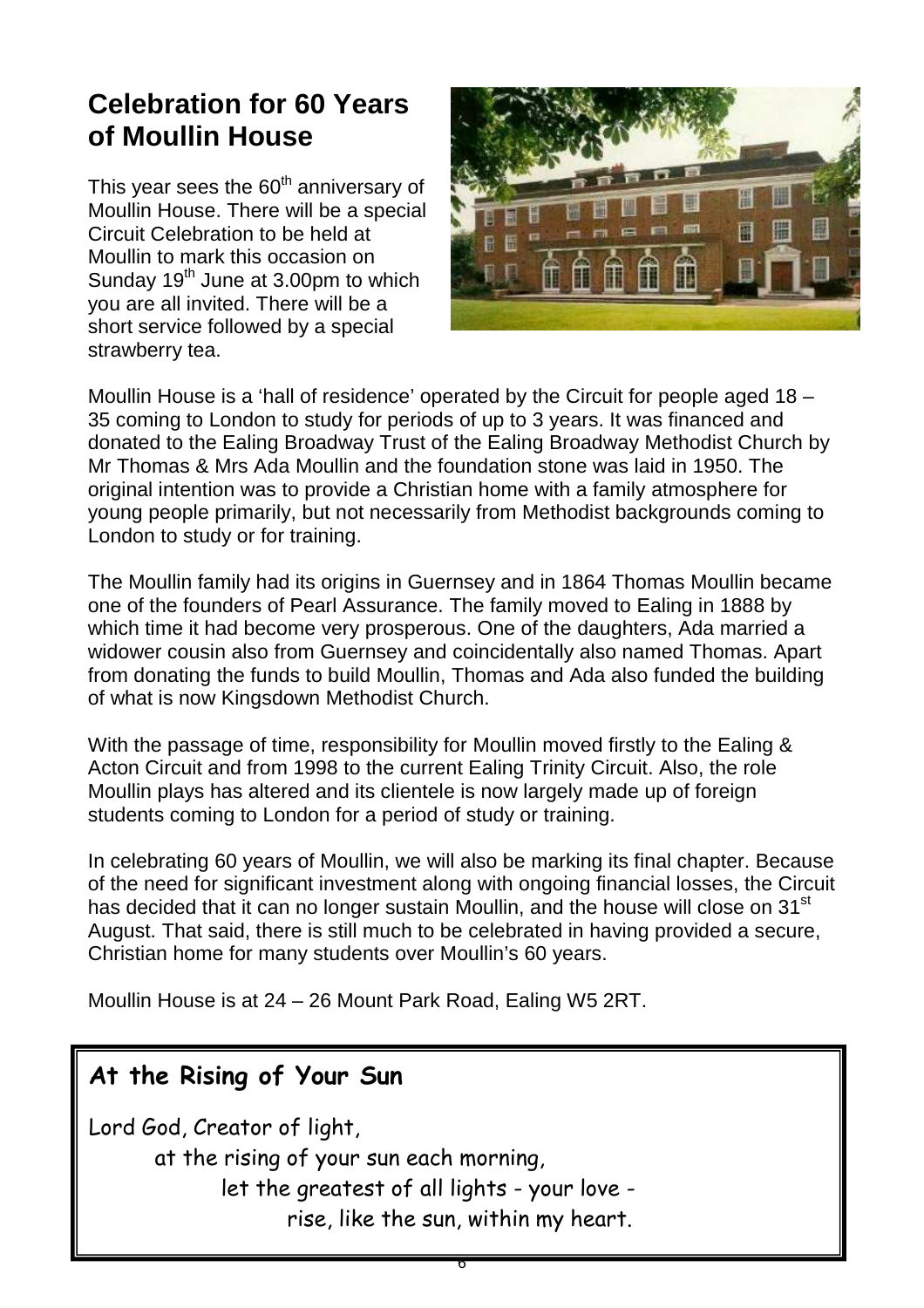## **Circuit Finances**

For many of us, the 'Circuit' may seem a long way away from the life of our individual churches. Circuits are, however one of the fundamental building blocks of Methodism in Britain. Churches are grouped into Circuits for providing our ministers and our local preachers. The Circuit also provides support to individual churches with training for people such as Junior Church leaders and others, and in terms of grant aid for particular projects.

Importantly, the Circuit provides the vehicle through which our ministers are paid. How much ministers are paid is a matter governed by the Methodist Conference and the Circuit has no direct influence over that. However, the Circuit must raise the funds to support its ministers. It must also provide a fair contribution to the running of the London District and to the Methodist Church centrally.

So, how the Circuit fares financially is of direct importance to all of us in each individual church within the Circuit. The following table sets out the Circuit's finances for the last two Methodist financial years (these run from  $1<sup>st</sup>$  September to 31<sup>st</sup> August the following year).

|                          |                                   | 2008/9   | 2009/10    |
|--------------------------|-----------------------------------|----------|------------|
| <b>Income</b>            | <b>Church Assessments</b>         | £189,140 | £194,002   |
|                          | <b>Property rents</b>             | £65,650  | £58,889    |
|                          | Interest                          | £12,587  | £5,027     |
|                          | Other & Misc                      | £5,158   | £7,119     |
|                          | <b>Total Income</b>               | £272,535 | £265,037   |
| <b>Expenditure</b>       | Ministers' stipends & expenses    | £117,970 | £146,436   |
|                          | LEP's - URC Assessment            | £38,940  | £13,455    |
|                          | LEP's Refund from URC for 2008/09 |          | (£12,048)  |
|                          | <b>Methodist Church Fund</b>      | £31,166  | £32,027    |
|                          | <b>District Advance Fund Levy</b> | £11,719  | £11,206    |
|                          | <b>District Expenses Fund</b>     | £4,068   | £4,548     |
|                          | <b>Circuit Office</b>             | £11,957  | £12,449    |
|                          | Property expenses                 | £49,141  | £68,994    |
|                          | Other & Misc                      | £7,133   | £6,835     |
|                          | <b>Total expenses</b>             | £272,094 | £283,902   |
| <b>Surplus/(Deficit)</b> |                                   | £441     | (E18, 865) |

The first thing to note is that although assessments paid by churches went up in 2009/10, overall income fell. This is explained by reductions in interest received and from letting property (ie former manses no longer needed for ministers). On the other hand overall expenses rose, and the Circuit ended the year with a deficit of just under £19,000. This had to be made good by drawing on reserves. That's OK in the short run, but it's a slippery slope best avoided. Things were better the year before when there was a tiny surplus.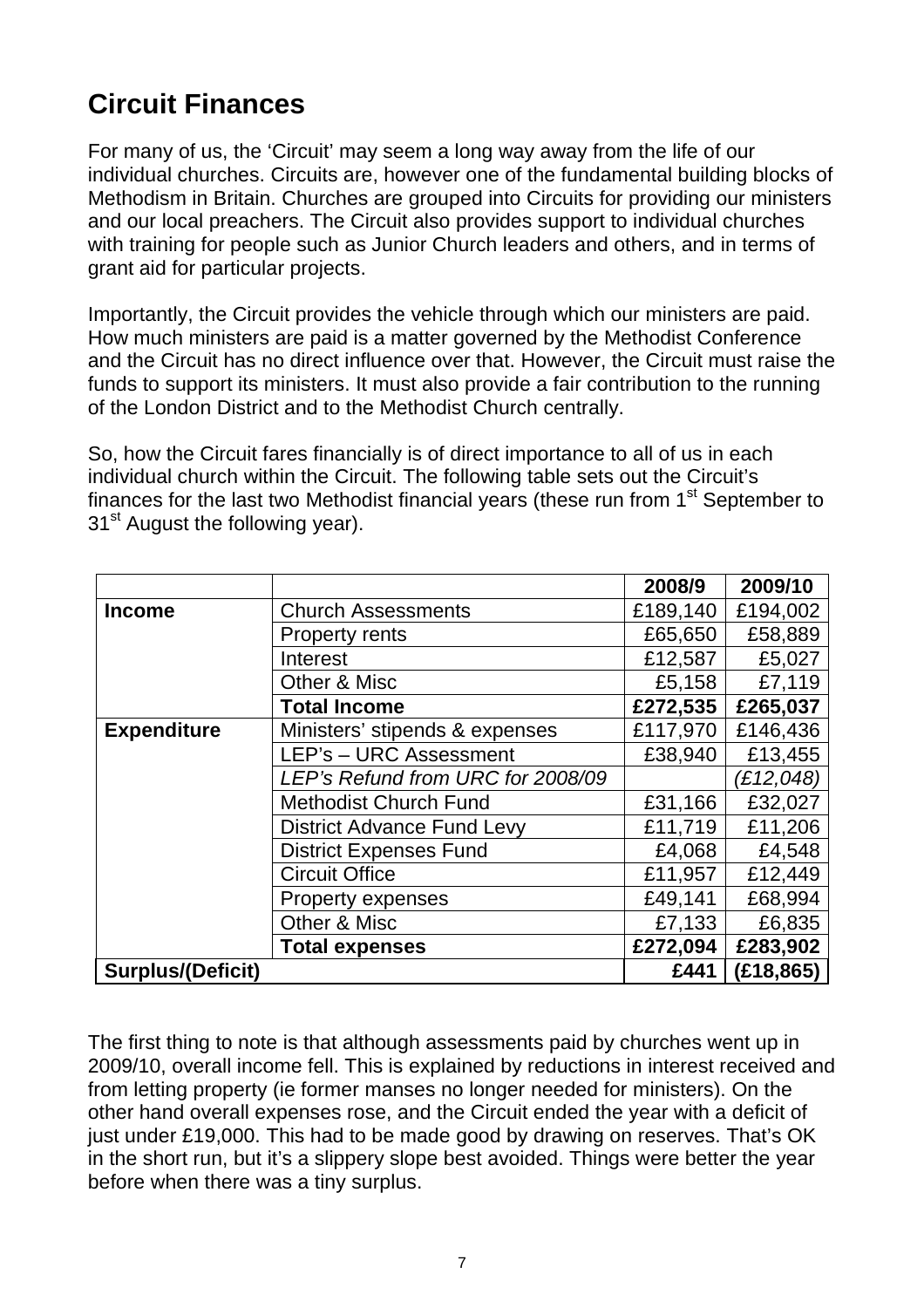You can see that expenditure on ministers went up in 2009/10, but this was offset by a drop in the amount paid to the URC for providing a minister (Rev Alan Spence was provided by the URC who was minister at Ealing Green until September 2008). Add the numbers together and the overall cost of providing Circuit ministers rose slightly from £156,910 in 2008/09 to £159,891 in 2009/10. Note that during 2008/09 the URC was overpaid because of the gap between Rev Alan Spence leaving Ealing Green and Rev Jen Smith arriving – hence the refund from the URC in 2009/10.

Most other items of expenditure were at similar levels in the two years, although property expenses increased in 2009/10. This reflects refurbishment work carried out on Circuit manses.

In conclusion, we all need to be aware of the financial needs of the Circuit overall. This is difficult at a time when many of us, particularly those who rely on income from savings, are feeling the pinch. However, we all perhaps need to consider how much we are able to contribute to our churches and through them, to our Circuit.

## **From Women's Network to Methodist Women in Britain Address given at Pitshanger on 27th March 2011**

#### Blossom Jackson

Methodist Women in Britain is the new organisation, which combines Women's Network and the British arm of the World Federation of Methodist & Uniting Church Women. It will be launched on the 1st July this year and a series of nationwide Road Shows will follow, the first of which will take place at Westminster Central Hall on September 18<sup>th</sup> this year.

Over 2 years ago, the Methodist Church of Great Britain decided that it would no longer support a post for a nationwide secretary for Women's Network at connexional level. Consequently, a project officer was appointed to oversee the transitional phase as new directions were sought for Women's Network. Last year, it was agreed that Women's Network would merge with the British unit of the World Federation of Methodist and Uniting Church Women to form a new organization – Methodist Women in Britain (MWiB). Since then, a shadow committee, made up of representatives from both organisations together with a project officer has been engaged in sorting out policies and overseeing the work for the new organisation in an interim period. These changes inevitably have created some unease within Women's Network even though it has representation on the amalgamated organisation and so far, its current structure and functioning has not changed.

To put things in perspective, I will now give a brief overview of Network and World Federation, touch on some of the reasons that have led to the enforced change and attempt to offer a view of what I consider MWiB will mean for us at all, at Church and Circuit levels.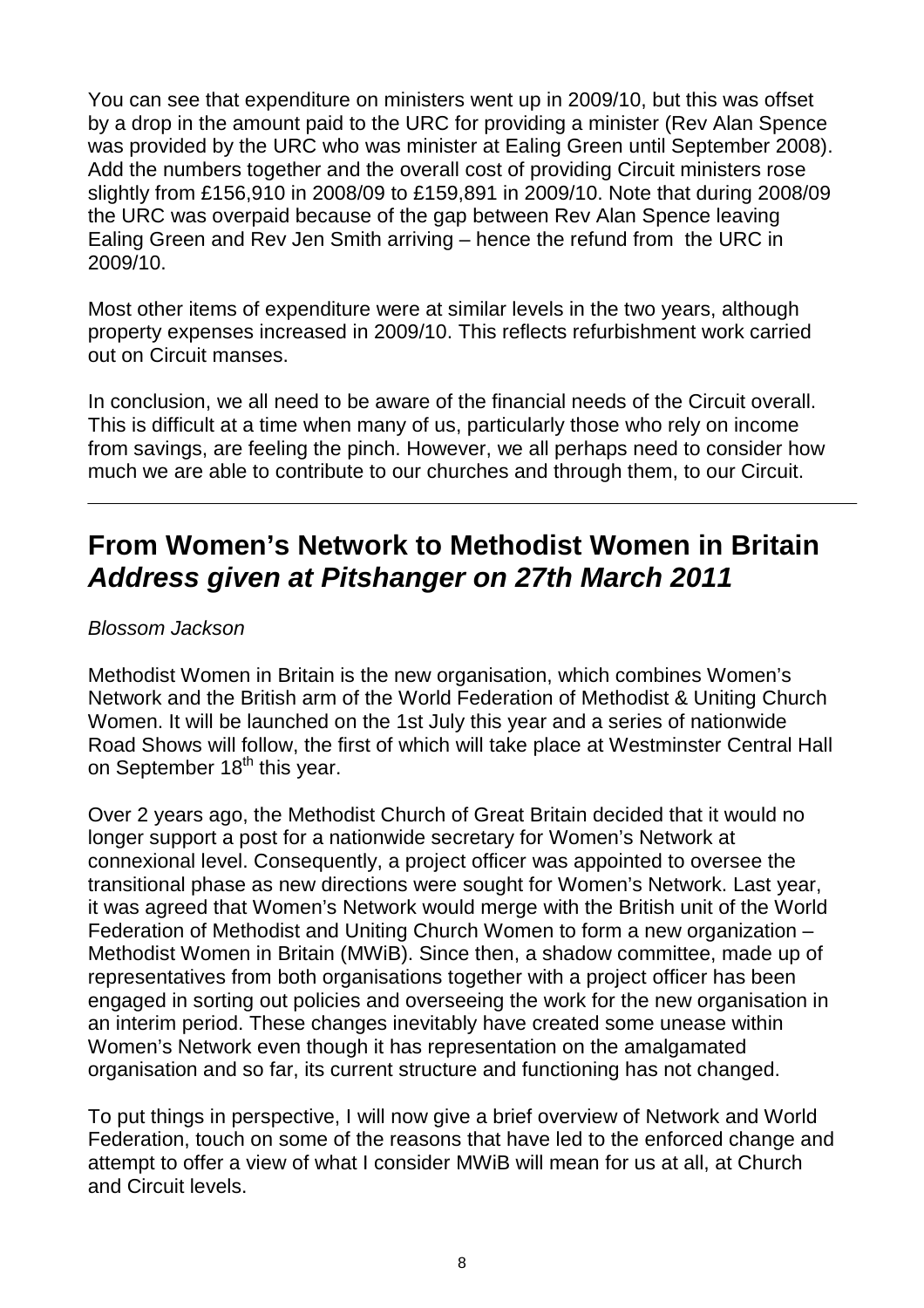As most of you probably already know, Women's Network was established at the Methodist Conference 23 years ago and was the result of the merging together of Women's Work and Women's Fellowship, which still operates in some churches. People such as Hilda Porter, who worked in China were engaged in the former some of these women were missionaries, whilst others were engaged in medical or nursing work including training. It perhaps worth noting, that Methodists arrived in places such as China nearly a century after the Roman Catholics.

It was natural therefore that Network's goals which evolved 23 years ago should have embraced the concept of 'encouraging, enabling and equipping women, to participate fully in the life of the church.' It has done this through organising conferences, Quiet Days, workshops, skill training and the offering of widely different approaches to worship.

From this scenario, it can be seen that at the heart of Women's Network is the fundamental distinction of what Methodist teaching is all about - that people must use logic and reason in all matters of faith. Up to this year Network has devised the Easter Offering Service and through its envelope system has raised thousands of pounds for World Mission. Network also raises money in a variety of other ways. The caretaker MWiB organisation planned this year's service. Network is also involved with the Women's World Day of Prayer Service nationally and locally and has also been engaged in the planning of the annual Daffodil Day service at Westminster Central Hall

It is probably an understatement to say that some people at the grass roots level feel some unease about the changes. However, it has been said, 'It is better to light a candle, than curse the darkness.' It is my opinion that MWiB could be just one of those candles.

Whenever I have tried to broach the subject of Women's Network with a good number of people, and have had negative comments, I have not been surprised. This is because from my observation Network has not been promoted in churches purposefully. Some even see it as a feminist organisation in a most negative way. Truthfully, most women in individual churches have had little knowledge of the work of Network except for the Easter Offering service.

In Contrast to Women's Network, WFMUCW is a worldwide organisation of Methodist Church woman. Its motto is 'to know Christ and make him known'. A wide remit indeed! WFMUCW operates on a global scale, and uses world conferences as the medium for exchanging ideas on worship and the free exchange of the Christian work of Methodist women across the world. This work encompasses healing ministry, education and social services, promotion of mission and the development of bonds with other women from other faiths (note the overlap with Network). But perhaps one of its most crucial aspects of WFMUCW is that of having a seat at the United Nations. This allows it to press for the attainment of the Millennium Goals. There is also further current focus on global warming and the elimination of the trafficking of women and children.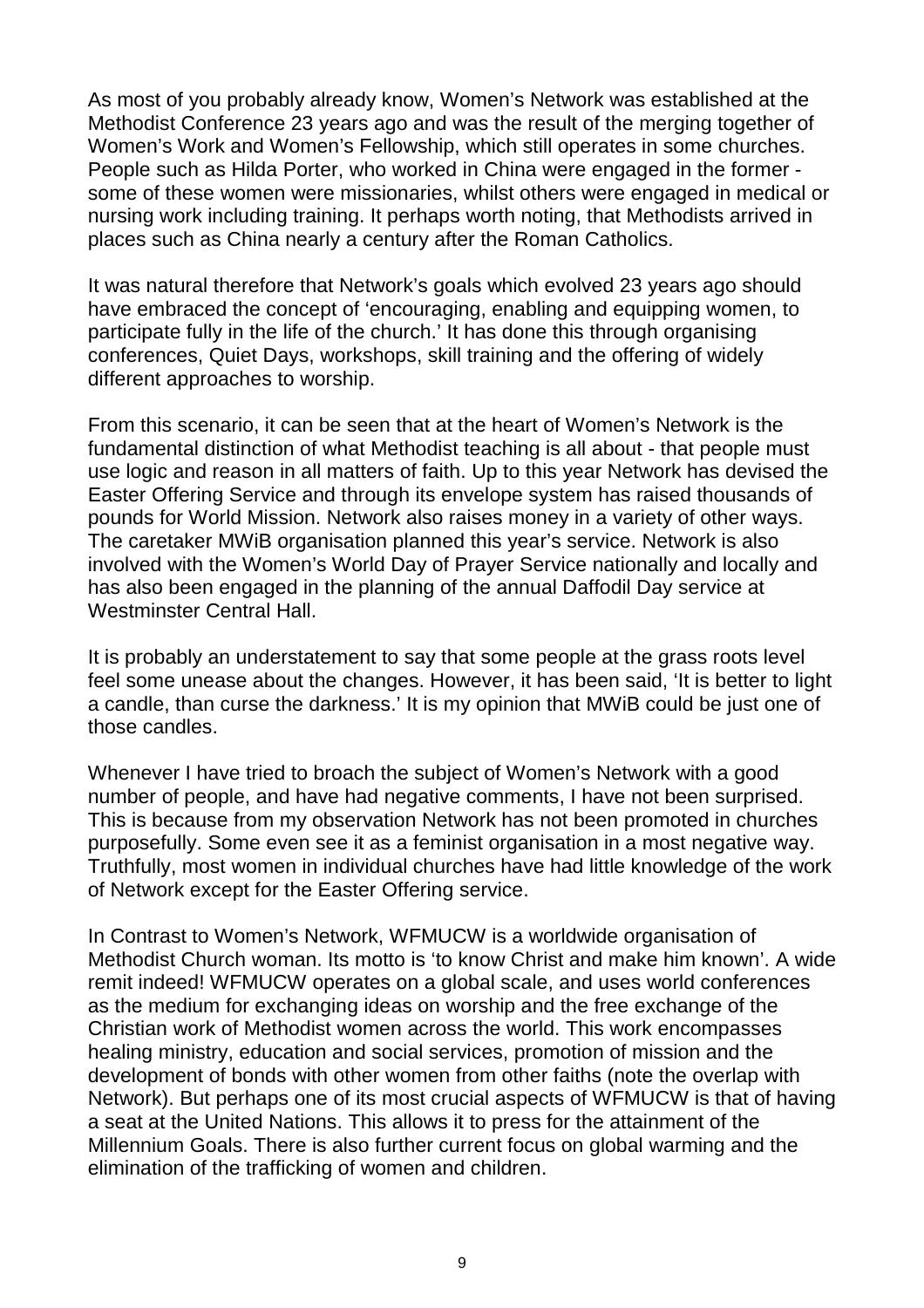The launch of MWiB will take place after the model is presented to representatives from each District in the UK for debate and acceptance in May, and the officers have been already appointed. The raisons d'être of MWiB are "Bringing women together, to know Christ and to make him known; encouraging, equipping them to serve God in the church, the community and the world; enabling women in the Church, the community and the world and connecting women in Britain with Christian women worldwide." All of which are to be achieved through the medium of worship and prayer; sharing experiences; collaborative working; mutual encouragement; training for discipleship; social action; gender justice; World Mission and Global vision. This realistically represents a more holistic model.

For me, one of the most important ideals of MWiB however, is the encouragement to attract young people from within and outside the church. It can be argued, that the young people in today's society, on the whole, are some of the most ccomplished in the field of technology, but they are faced with a rapidly changing and sometimes frightening world, more and more. The question can be asked whether MWIB can help provide a moral compass on which the young adult 18 - 30 can shape their lives?

The Methodist Church places great emphasis on missionary work and other forms of spreading the word of God and his love for others, across our world. The challenge for us is to determine how we can tool our young people from the adolescent years onwards, so that they can grow in faith in the ensuing years and find Christ's teaching relevant to their everyday lives.

There is nothing wrong with a woman's organisation within the church, as long as the women can be credible role models to their daughters, nieces and others. It is in our homes, our church and our communities that girls learn how women should behave and boys learn how to treat women.

A candle has been lit and it is for us women, with the support of our men to be able to make best use of the opportunity to give some of our time to shape MWiB, so that it can become a more dynamic organisation than can enliven the spiritual life in our churches. One in which we can all purposely learn from each other and find true fellowship for the furtherance of God's work here on earth.

#### **Women's Network - Dates for your Diary**

Methodist Women in Britain Road Show - Westminster Central Hall 18<sup>th</sup> September 2011, 2.00pm

Sector 'A' Quiet day led by Rev Jennifer Smith - theme 'Discipleship' at Ealing Green Methodist/URC Church on 8th October 10.00am – 3.00pm

Women's Network- London District President's Induction Service Wesley's Chapel on 15<sup>th</sup>October at 2.00pm (please note change of date)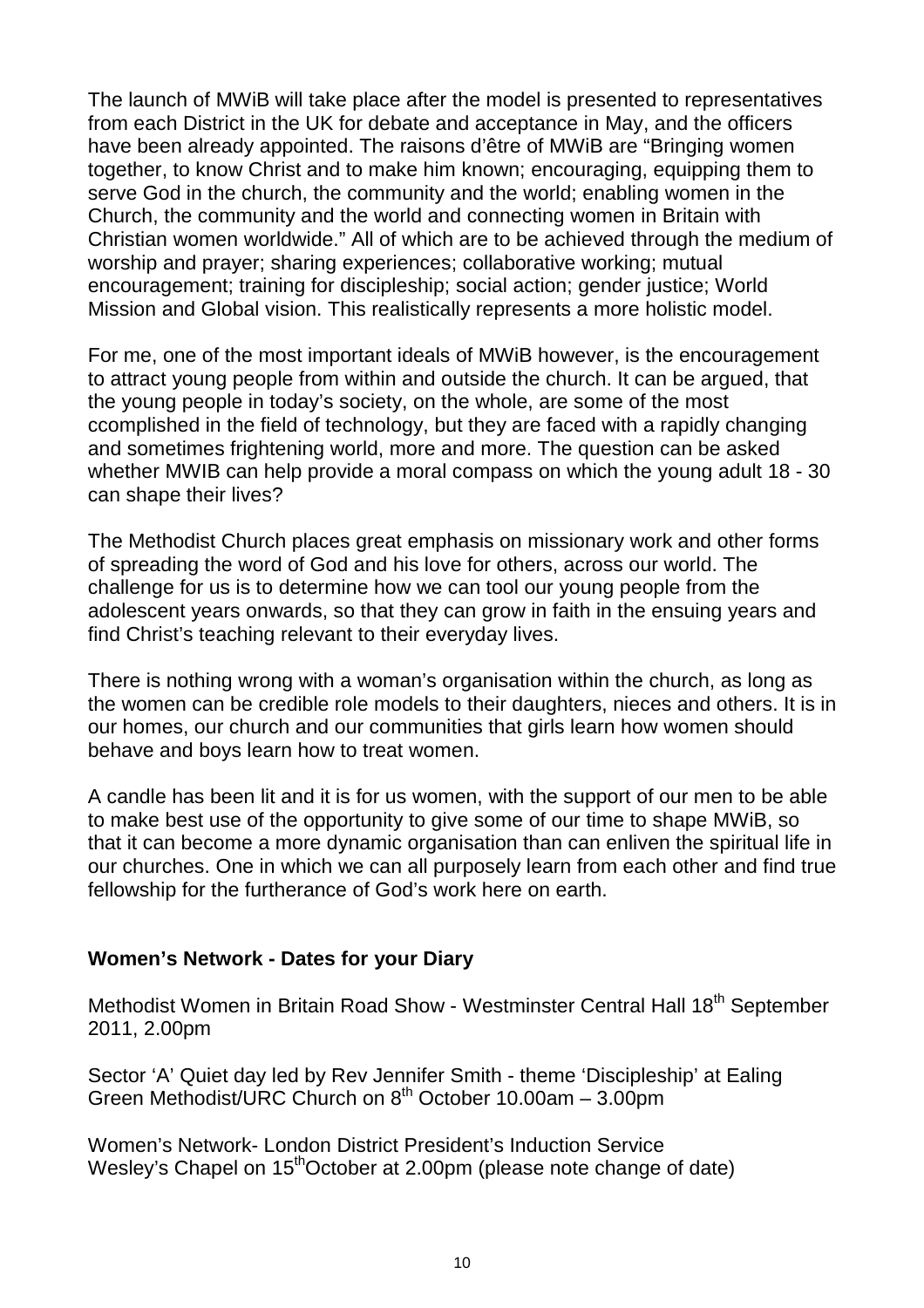## **Lendwithcare – a different kind of support**

#### Gerald Barton, Editor

In January I became an International Microfinancier. Whilst this gave me images of smoking slender cigars and sipping thimbles of champagne, this is not, for me at least, a money-making venture. As some of you may know, microfinance is about lending small amounts of money to people who need to borrow small amounts of money to start, extend or continue small-scale businesses in the developing world, particularly where poor people would otherwise have no access to financial services. People in the UK can now join this process as lenders through Lendwithcare, an initiative set up by CARE International UK.

CARE International was set up in the wake of World War 2 to assist people desperately trying to rebuild their lives. Since then, its focus has extended to 70 countries in 5 continents. Its initial focus was response to emergencies and disasters, but has gradually evolved to embrace the need to tackle the root causes of poverty. Microfinance is not charity, but is a way of helping people improve their lives through developing small businesses to serve their local communities.

So, what is microfinance? Basically, it refers to the provision of financial services for poor and low-income clients. In addition to providing small loans, microfinance also includes the provision of other basic financial services such as savings, money transfer and insurance for poor people. Improving access to such services allows poor and low-income people to finance income-generating activities, build assets, stabilise consumption and protect against risks. Microfinance is now widely recognised as a powerful solution to alleviating poverty among the working poor.

Microfinance is usually aimed at economically active poor and low-income people in developing countries who have limited or no access to the services provided by formal financial intermediaries such as banks. Since such people have few salaried work opportunities, they are usually self-employed 'micro-entrepreneurs' often working from home. Typically, they operate small businesses such as grocery shops, market stalls, car repair, carpentry or other workshops, and in rural areas they tend to focus on food processing, agriculture and raising livestock and poultry. Around two-thirds of microfinance clients worldwide are women.

CARE International works with locally-established microfinance institutions (MFI's), all of whom are expected to adopt CARE International's code of conduct. In the first instance, a 'micro-entrepreneur' will approach an MFI with a plan for starting or extending a business. The MFI quickly assesses the plan and, if satisfied that it is promising and sound will provide an initial loan. The next step is for the microentrepreneur, assisted by the MFI to construct a profile that will appear on Lendwithcare's website. This is where UK lenders step in.

On Lendwithcare's website, you can find a list of entrepreneurs. You decide which you want to support and offer a loan to help cover the initial loan from the MFI. Your loan can be as little as £15.00, or more if you wish up to the total amount required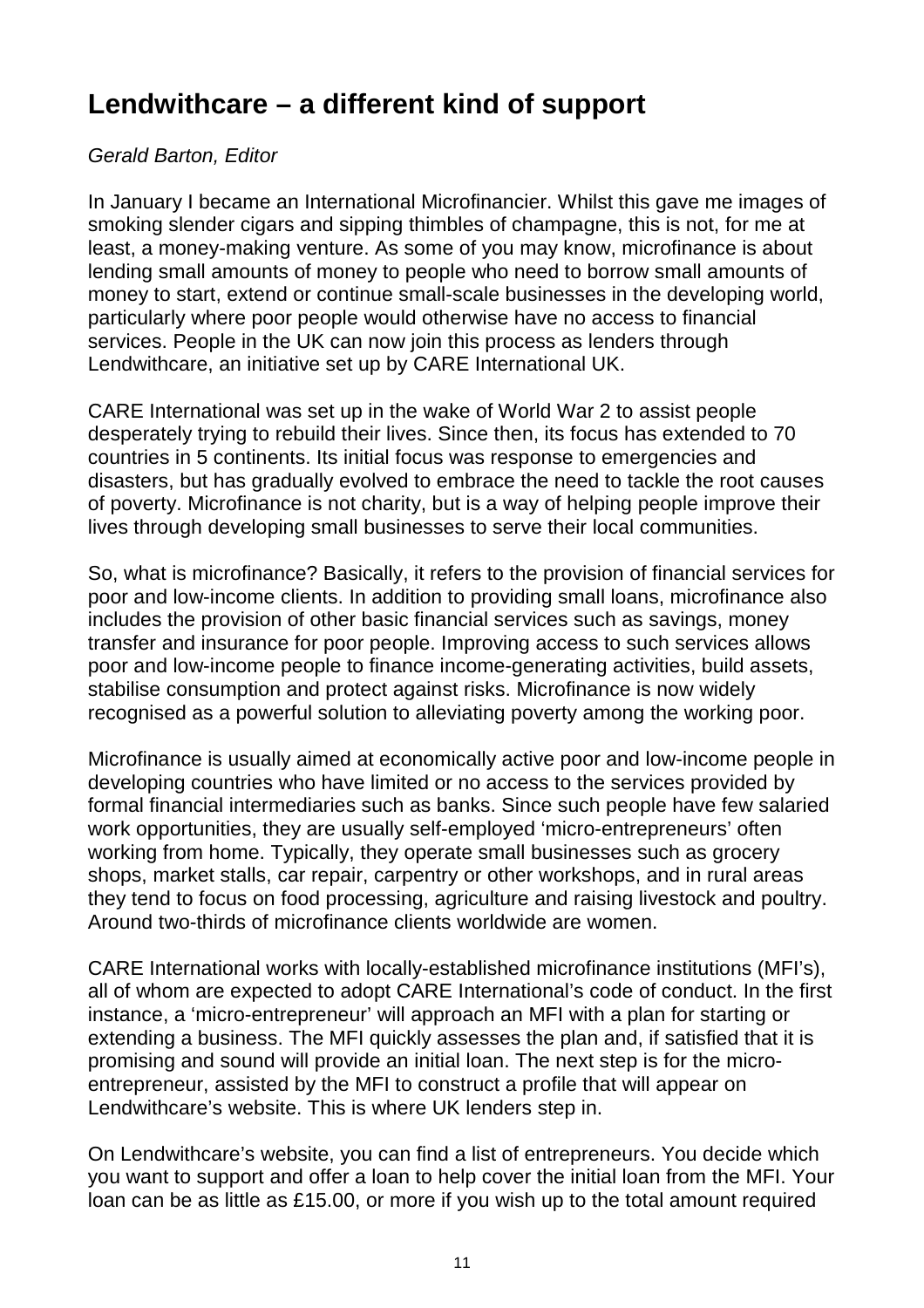by individual entrepreneurs. Once the total loan has been covered, the money is transferred to the MFI who then replaces their initial loan with the money lent through Lenwithcare's website. The MFI can then use that money to extend loans to other micro-entrepreneurs.

The borrower does, of course have to repay the loan and has a repayment schedule to do so, usually over 12 months. Thus, your money is gradually returned to you, although you don't earn any interest and, because not all businesses flourish, you might not get all of your money back. However, once you start getting your money back, you have a choice – you could withdraw it, donate it to CARE International's charitable work, or you can lend it again, which is what most people supporting microfinance opt to do.

The MFI charges interest on its loans – it has to in order to cover its own costs and risks. Sometimes the rate of interest can be high, particularly if the loan is very small. This reflects the fact that the work involved in setting up a loan is much the same irrespective of the size of loan requested.

Lendwithcare currently works with MFI's in Togo, Benin, Indonesia and the Philippines. They hope to add Guatamala to the list shortly. Having joined up, we are currently supporting six micro-entrepreneurs – four in Togo and two in the Philippines. All but one are women running market stalls for food or clothing. Their individual loans range from about £350 to £650 – three of these have now been covered in full and one is gradually getting there.

The inspiration for doing this comes from a book titled 'Half the Sky' by Nicholas Kristof and Sheryl Wudunn lent to us by Kathleen Loveridge at Kingsdown. This describes the position of women in the developing world and the hazards they frequently face with education and health care, or the lack thereof, plus the risk of trafficking for prostitution, rape as a weapon-of-war, etc – all pretty harrowing stuff. It also describes how it is frequently women who seek to better their, and their families' lives by starting small businesses. Microfinance is a key support for their efforts. Hence the decision to look for a way of supporting microfinance.

One of the key features of engaging in microfinance is that it works right down at the individual level. Rather than supporting a project aimed at supporting a group of people, large or small in some part of the developing world, this is about supporting particular people and their particular efforts to improve their lives. You know their names and what they hope to do. You also know that what they really want is not charity, but help to get their businesses going. This makes the process somewhat unique.

Have a look at Lendwithcare's website (www.lendwithcare.org) and think about it. You don't have to lend large amounts – you can start with just £15.00 if you wish. So, why not give it a go?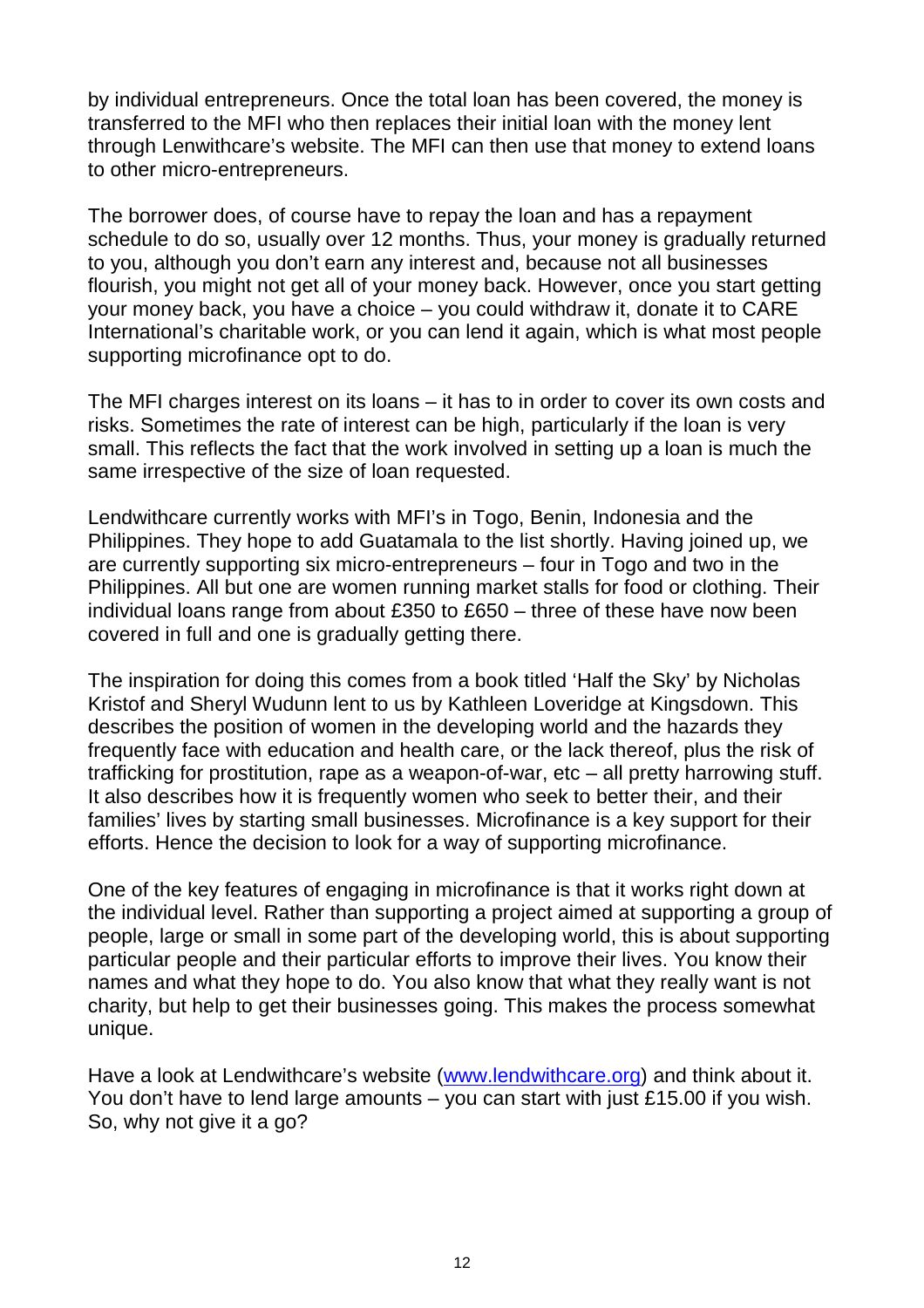## **The Big Sing**

#### Susan Lavelle, Hanwell

When did you sing your first Christmas carol last year? Some people in choirs may have spent a few months rehearsing for a Christmas concert, but I'm sure not many could claim to have sung the "12 Days of Christmas" in September. Well this is what a small group of people from the Ealing Trinity Circuit found themselves doing last year.

The "Big Sing" is an event, which happens every year. The BBC records two "Songs of Praise" programmes at the Albert Hall. One is transmitted in October and the other around Christmas. For the recording the Royal Albert Hall is filled with people who enjoy singing hymns but to improve the quality of the singing a certain amount of rehearsing takes place. Basically the singers fall into three groups. There are four choirs who are invited to sit in the choir seating to lead the singing. Then there are the keen amateur singers who sit in the arena and spend the afternoon rehearsing and finally there are the people who just turn up in the evening for the recording.

In Ealing Trinity Circuit we are lucky to have Christina Tom-Johnson who every year organises a group from our circuit to go to the Royal Albert Hall for the "Big Sing". So one Sunday in September after our morning service at Hanwell Methodist a small group of us climbed into a minibus and set off for the "Big Sing". This was my first time so I did not know quite what to expect.

Once there we were shown to our seats in the arena and we joined in with the rehearsal which was already underway. For the first programme we rehearsed hymns such as "Let all the world in every corner sing" and "How great thou art". Then it was time to sing the Christmas carols such as "Joy to the World" and the "Calypso Carol". They put Christmas decorations up on the stage and people put on their Christmas hats. I enjoyed singing the hymns and carols with the orchestra even though it felt strange singing "Good King Wenceslas" in September. We had to make sure our songbooks were as low as possible so that the cameras could see our faces. Aled Jones was the presenter and there was an amusing part at the beginning when he was asked to put a tie on as the director thought he looked too casual with an open necked shirt.

After we had been rehearsing for about three hours we had a break to eat our packed tea. The area underneath the arena is very confusing and I think we ended up in the area reserved for the 'proper' choirs, as there was free tea and coffee. But no one asked us to move so we ate our food and then went back to our seats ready for the recording.

By this time the rest of the Albert Hall was filling up and there was an air of excitement as the time for the recording approached. The conductor Paul Leddington Wright, who was hearing the director through his earpiece gave us our instructions. Whether we were told to sing, smile, clap, stand or sit I tried to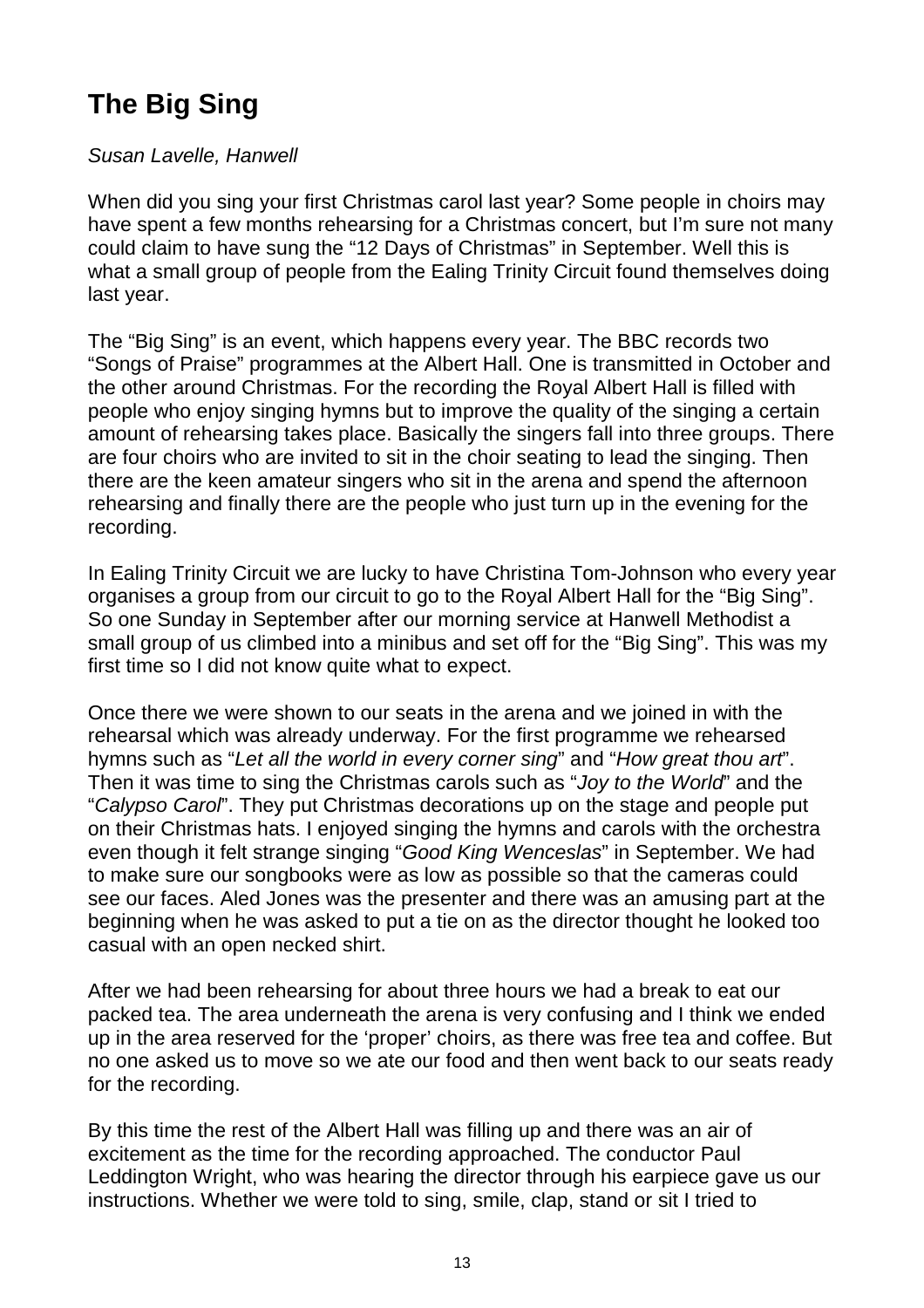concentrate so that I wouldn't make a mistake. Although it sounds stressful, it was great fun and if I get a chance I'd like to go again this year.

About six weeks later Mum, Dad and I all sat watching the first "Big Sing Songs of Praise" on TV, wondering if we would catch a glimpse of any of our friends from church. We did see some of our group and then to my astonishment there was a close shot of just Mum and me singing "O for a Thousand Tongues to Sing". Well, the phone didn't stop ringing after the programme and I had another look at it on iPlayer. So thank you Christina for arranging the trip. It was a great day and a thrill to see myself on television.

### **Lifestyle for a Christian Professional**

#### Osmond Mulligan

Osmond is a retired surgeon now working in the Home Missions Department of the Methodist Church in Ireland. He is also a local preacher. One of our local preachers, Anita Oji suggested he write an article for In-touch following a discussion she had with him at the British Medical Association.

What is it that distinguishes a Christian disciple from a nonbeliever? St. Paul gives us the pattern in his epistles, when he

introduces himself as a bond slave (servant) of Jesus Christ. After witnessing the death of Stephen, the first Christian martyr, he met with Christ on the Damascus road and identified with those who found fulfilment by living as a witness to the person of Jesus as Lord. He also was prepared to die, if in him Jesus was to be alive and continue His ministry in the world.

From childhood in a Methodist household I had been able to observe what it meant to 'follow Jesus'. Christian workers lived in our home, and shared their motivation for what they did. My parents frequently entertained Cliff College evangelists, as two of my uncles plus my brother and one cousin had been Cliff College students. It was a 'given' that a Christian's life, as well as their words were a witness to the reality of God's call upon our lives. So, when I became a doctor my first question was 'How can I bring the presence of Jesus into the modern world?' One of the first bits of theology I learned after yielding my life to Jesus as personal Saviour was about 'incarnation'. Jesus wants to take on our flesh, and through us to live and speak again in the modern world.

Initially, after a short period in the NHS, my wife and I identified with the underprivileged of this world and went to mission hospitals in Israel (Nazareth) and Nigeria (Wesley Guild, Ilesha). I insisted that I wanted to communicate the good news of the gospel in words that the people could understand, so spent time learning the local language before starting work in the hospital. I was finally able to take responsibility for a village church as pastor, while also fulfilling my role as



Osmond Mulligan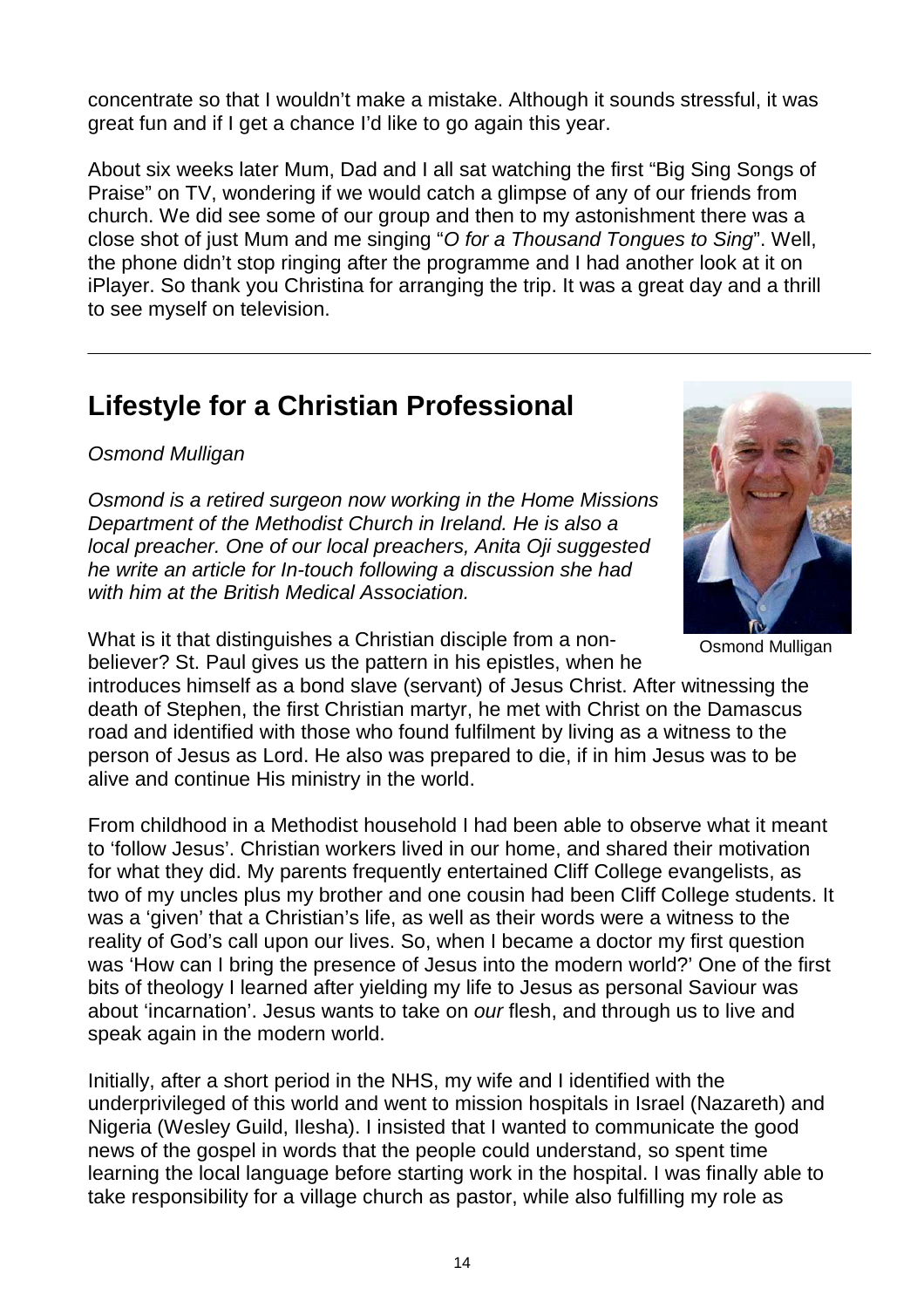surgeon and teacher of medical and nursing students. This involved, firstly, a clear conviction about what my priorities were and then planning to balance the conflicting demands. The hospital superintendent and the Circuit Superintendent had also to give their approval to this! There is no place for the 'lone ranger' in Christian service.

In addition to **incarnation** I soon learned that discipleship of Jesus means taking up a cross (**crucifixion**) and some pain, if not quite suffering. After a night 'on call' it would have been easy to excuse myself from some duties, especially one which involved me getting up early once per week before going on the wards, to take a Bible class for older ministers who wanted to learn from someone who had a scientific training and still was prepared to teach them the Bible as the credible Word of God. After my first tour to Nigeria my health did break down and I had to be flown home with physical exhaustion, but it was then that I discovered the experience of **resurrection** and was soon able to return, until the time when family circumstance dictated our return to the UK and the NHS, where I was appointed a Consultant General Surgeon within one year of return from Nigeria.

When I appeared for interviews there was amazement that a missionary doctor had found the time to do, and to publish, credible research in co-operation with the MRC in London. My attitude was very simple; nobody had reported on the lessons that I, along with others, had gained in a tropical setting. Predecessors in the hospital such as David Morley had set an example for me, so I collected the data and did the analysis, usually at night before going to bed. Maybe it meant an hour or two less sleep, but I wanted to share with other, especially trainee, doctors the lessons learnt, so that future patients could benefit from our experience. Doing research can appear very esoteric, but when others benefit we have a duty to be involved. Christian faith must involve our head as well as our heart!

As a Christian Surgeon I continued to have an interest in teaching. My NHS team was often dubbed 'the all blacks', not because of my love for rugby, but because overseas students appreciated the time I gave to them to help with their sometimeslimited initial understanding of English, and by concentration on relevant lessons for their future tropical practice. Because of experience of hospital administration overseas, I got drawn into administrative duties in the NHS. Not a lot of clinicians enjoy this, but in getting involved I was able to help in creating a mutual understanding between doctors and administrators. Christians must be peacemakers, even though this can be very demanding. Initially I relaxed by getting involved in our local rugby club as medical adviser, especially when my son was playing, and I was involved in policy making for neck injuries. I had to give up this 'hands on' commitment as other priorities, with greater church involvement, later dictated a different use of 'free time'.

As an ex-Mission Partner I was frequently in demand as a speaker in churches, on top of my duties as a local preacher on my own circuit. With a young family I got involved with them in youth work, especially in a local non-denominational club, which crossed the religious divide in Ulster — a rather unique set-up! If my wife had not been fully in sympathy with what I was doing, it would never have been possible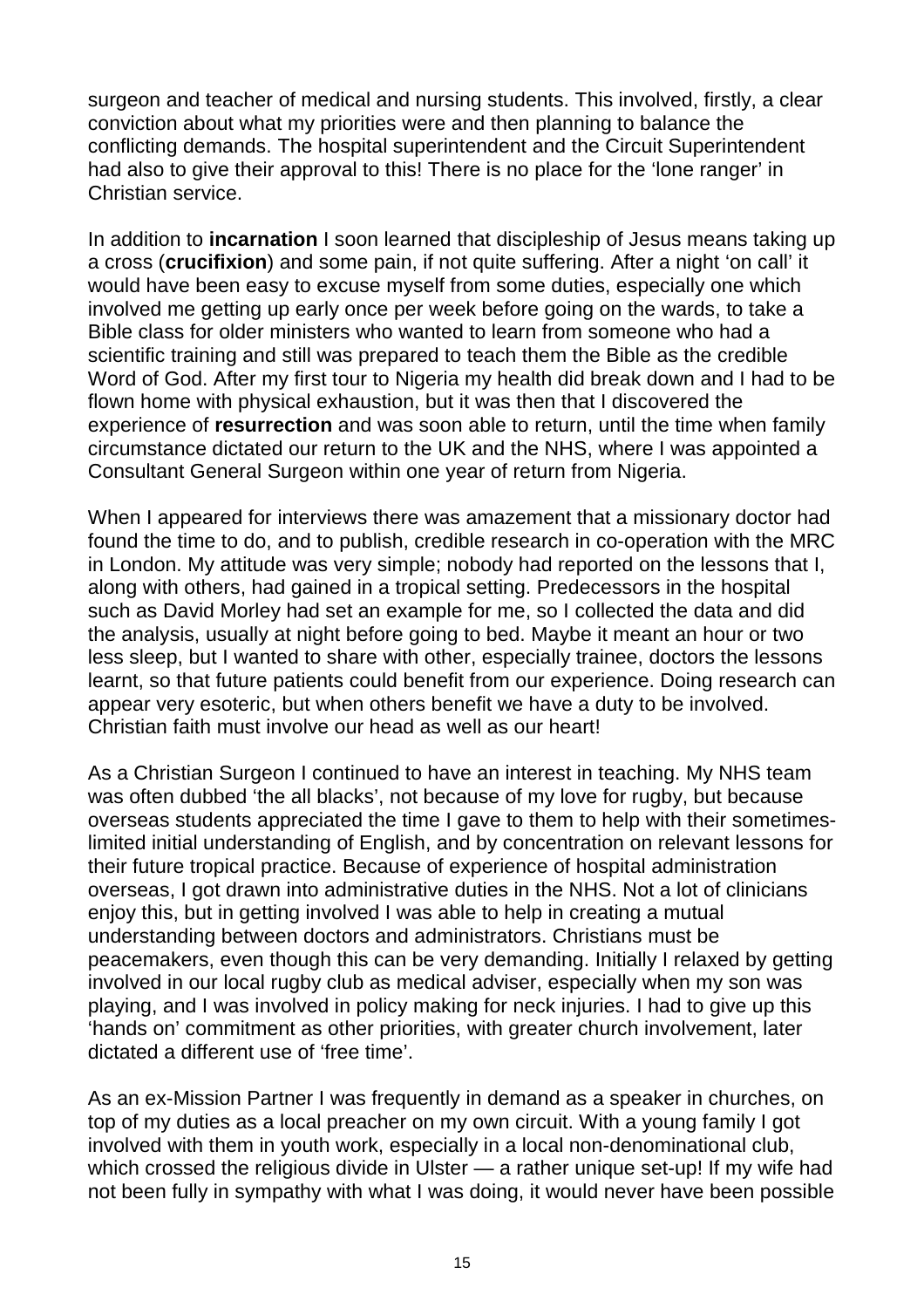to do it. We made it a rule that I would come home for lunch together at least three times per week (I lived only 10 minutes from hospital). During these meals we shared our united vision and worked out priorities, especially for our own family. We tried to have a family breakfast and evening meal together each day. The children shared their experiences with us, as we did with them as parents. We have had the joy of seeing each of the three coming to personal faith in Christ, and also getting involved in work and witness among their own peers.

In public life it is tempting to seek approval. Personally, I have always tried to share with colleagues and friends why I am what I am - by the enabling grace of God. People soon recognise, and ask questions about, our attitudes and our priorities. Not everyone agrees with us all the time, even in church, but when the Holy Spirit, God's gift to believers in Jesus, lives in us we have the resource to exercise love in all our relationships. Love suffers long and is kind. As God has been patient with me so I am encouraged to reflect to others His treatment of me.

In conclusion, I am daily reminded of the reality of God's personal love when I read the Bible each morning. I pray that the lessons taught there will be applied in my behaviour and planned agenda for that day. God confirms His will by giving real peace. He prompts us when we make our decisions, and so He will be glorified and honoured in our words and actions.

### **mediawatch-uk**

#### Graham Preedy, Greenford

mediawatch-uk campaigns for good standards of decency in the media. In particular it campaigns against glorified, fictional violence, sexually explicit material and obscene language in multimedia images. In addition, it seeks to initiate and stimulate debate on the effects of television, computer games and the internet on society and children in particular.

Founded in 1965 by the late Mary Whitehouse, the organisation is funded by donations and membership subscriptions. Unfortunately, its income has been insufficient to cover its costs during the last two years and it needs to boost its membership in order to carry on its work. It would be good if people from our Circuit could subscribe to mediawatch-uk. The annual subscription is only £15.00 and if you would like to join, send a cheque payable to 'mediawatch-uk' to mediawatch-uk, 3 Willow House, Kennington Rd., Ashford, Kent, TN24 0NR.

You can find out more about mediawatch-uk and its work on the internet at www.mediawatchuk.org.uk.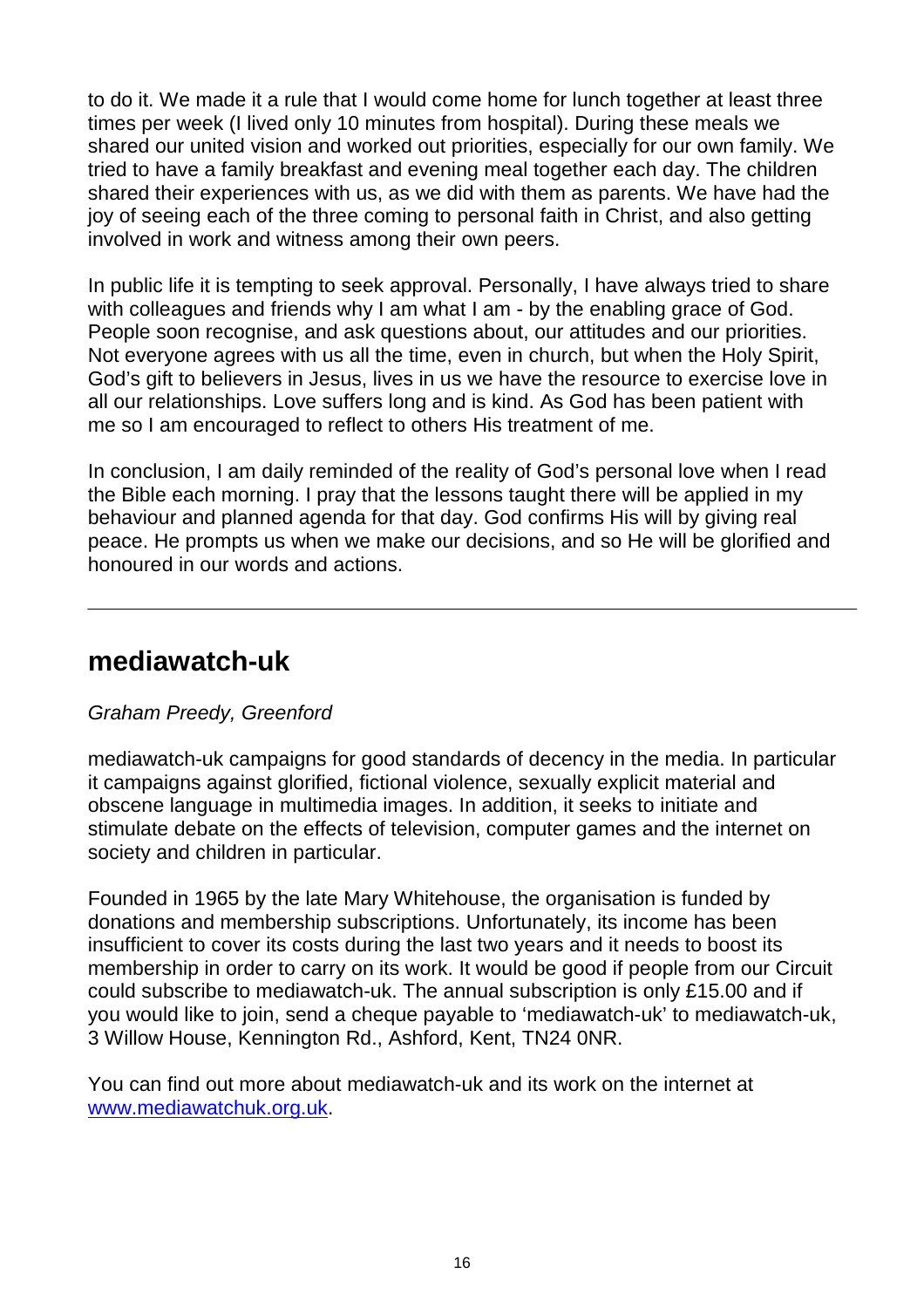## **Dietrich Bonhoeffer**

Gerald Barton, Editor

Like me, you've probably heard of the German theologian, Dietrich Bonhoeffer. I knew he was executed by the Nazis during the Second World War, and have always assumed that this was simply because he opposed the Nazi Party and all its doings. As I probed a bit into his life, I was surprised to learn that he had been implicated in plots to kill Hitler and had worked for German Military Intelligence, the Abwehr. This organisation contained, or so it seems quite a few people opposed to Hitler and Bonhoeffer used his position to



further his anti-Nazi activities. This makes for an intriguing story so I probed further.

Dietrich Bonhoeffer was born on 4<sup>th</sup> February 1906 to a prominent upper-class family in Breslau (now Wroclaw in Poland). His father, Karl Bonhoeffer was a distinguished neurologist and psychiatrist and his mother, Paula von Hase the daughter of a countess and granddaughter of Karl von Hase, a distinguished church historian and preacher to the court of Kaiser Wilhelm II. Dietrich was an exceptional pianist and his family thought he might pursue a musical career, although they expected him to follow his father as a psychiatrist. As they were not particularly devout, they were surprised when, at the age of 14, Dietrich declared that he intended to become a theologian and pastor. "Why waste your life in such a poor, feeble, boring, petty, bourgeois institution as the church?" asked his elder brother. The reply "If what you say is true, I'll reform it!"

Bonhoeffer studied at Tübingen and Berlin, gaining his doctorate in 1927 at the age of 21. During the following two years he was curate with the German community in Barcelona. Whilst there, he witnessed the effects of growing social chaos, a decline in traditional values and the impact of the international financial crisis. At the same time, he started becoming critical of the church for its poor response to the situation.

Following a brief return to Berlin, and still being too young for ordination, Bonhoeffer went to the USA in 1930 to further his studies. Although he found his seminary there not up to the exacting standards of Germany, he was strongly influenced by his time at the Abyssinian Baptist Church in Harlem where he taught in the Sunday School. During this time he became sensitive to the social injustices suffered by minorities and the inept response of the church. He began to see things "from below" — from the perspective of those who suffer oppression. He observed, "Here one can truly speak and hear about sin and grace and the love of God...the Black Christ is preached with rapturous passion and vision."

Bonhoeffer travelled extensively through the US and Mexico and also visited Cuba, Italy and Libya around this time. As a result he became interested in ecumenism. On his return to Berlin in 1931 to teach systematic theology, he was appointed one of three Youth Secretaries to the World Alliance for Promoting International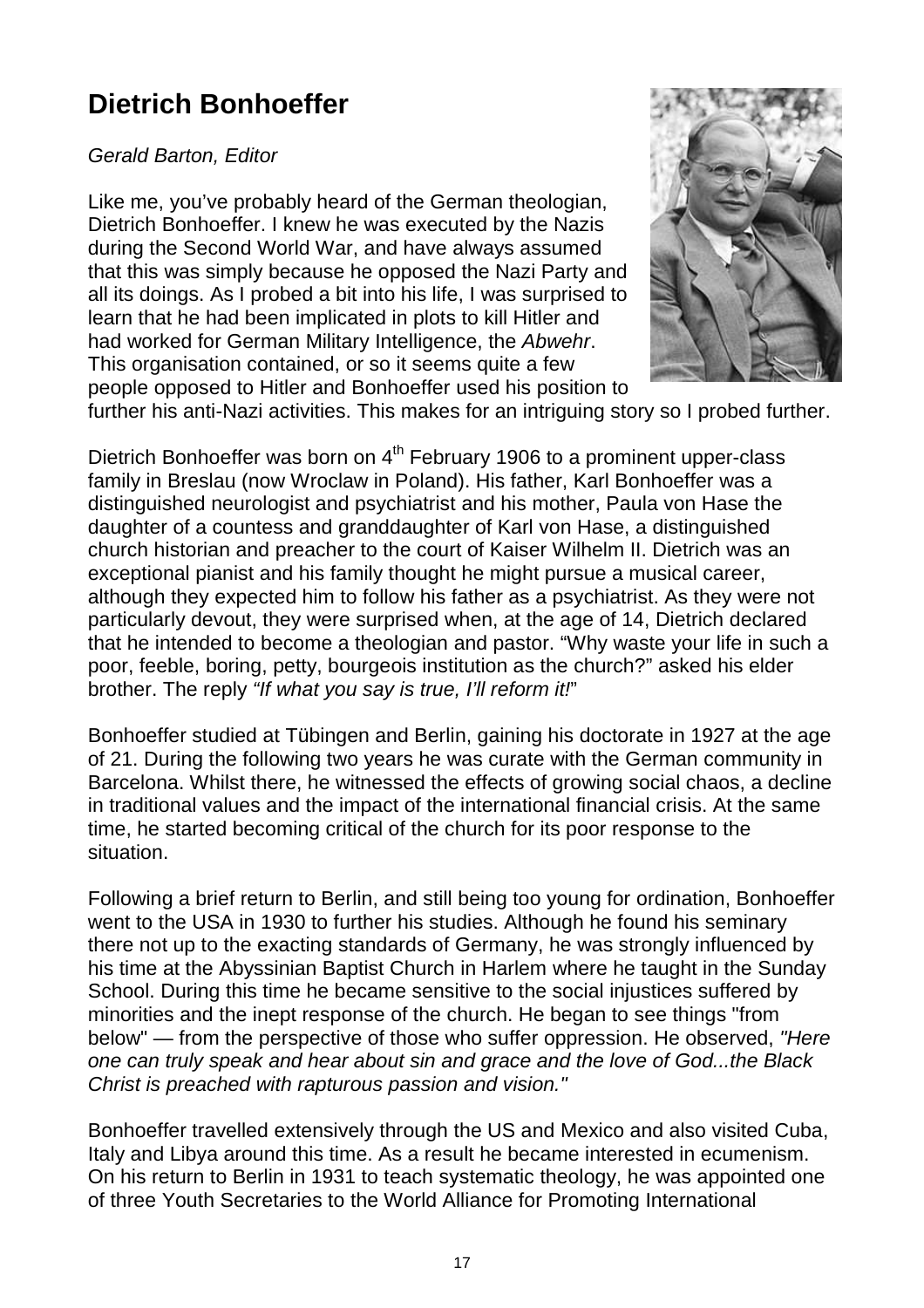Friendship through the Churches, a forerunner of the World Council of Churches. Doubtless influenced by what he saw and learned in his travels, Bonhoeffer experienced a personal conversion moving from being primarily attracted to intellectual theology to become a man of faith resolved to carry out Christ's teaching as revealed in the Gospels. He was ordained on 15<sup>th</sup> November 1931.

Just over a year later, in January 1933, Hitler was installed as Chancellor. Bonhoeffer was one of the few churchmen to oppose Hitler from the start. Two days after Hitler's installation he warned in a radio broadcast of the dangers of the cult of the leader (Führer), who might easily turn out to be an 'anti-leader' (Verführer). He was, perhaps already too late – the broadcast was cut off whilst he was in midsentence.

Around this time there was a struggle going on in the German Protestant established churches between the nationalistic 'German Christians' and the 'Young Reformers' – a struggle with the potential for schism. There had been elections for presbyters and church officials in 1932, but these were unconstitutionally annulled by Hitler and new elections imposed in July 1933. Bonhoeffer campaigned vigorously for the election of independent, non-Nazi officials, but the elections were rigged and the overwhelming majority of church positions went to the Nazisupported 'German Christians'. Come the finish, only a handful of church synods weren't dominated by Nazi-supported officials. In September 1933, the national church synod at Wittenburg approved the Aryan paragraph prohibiting non-Aryans from taking parish posts. When Bonhoeffer was offered a parish post in eastern Berlin, he refused it in protest against this racist policy.

In response to the Nazification of the church in Germany, Bonhoeffer along with Martin Niemöller formed the Pfarremotbund, a forerunner of the Confessing Church which was formed in May 1934 at Barmen in opposition to the 'German Christians'. Although not large, the Confessing Church did represent a major source of Christian opposition to the Nazis. The Barmen Declaration, drafted by Karl Barth and adopted by the Confessing Church, insisted that Christ, not the Führer, was the head of the church.

Disheartened by developments in Germany, in the Autumn of 1933 Bonhoeffer accepted a two-year appointment as pastor to two German-speaking Protestant churches in Britain – St Paul's in London and Sydenham. He felt he needed "a while in the desert", although Karl Barth for one urged him to remain in Germany to continue the struggle for the soul of the church in Germany. Bonhoeffer, however used his time in Britain to further ecumenical support for the Confessing Church running up huge telephone bills in the process. He attempted to rally opposition to moves by the German Christian Movement to merge Nazi racist ideology with the Christian Gospel. The head of the German Evangelical Church, Bishop Theodor Heckel travelled to London to urge him to abstain from ecumenical work not authorised by Berlin. He may as well have saved his fare.

In 1935, Bonhoeffer returned to Germany to head an underground seminary for the Confessing Church at Finkewalde. What followed was a kind of cat-and-mouse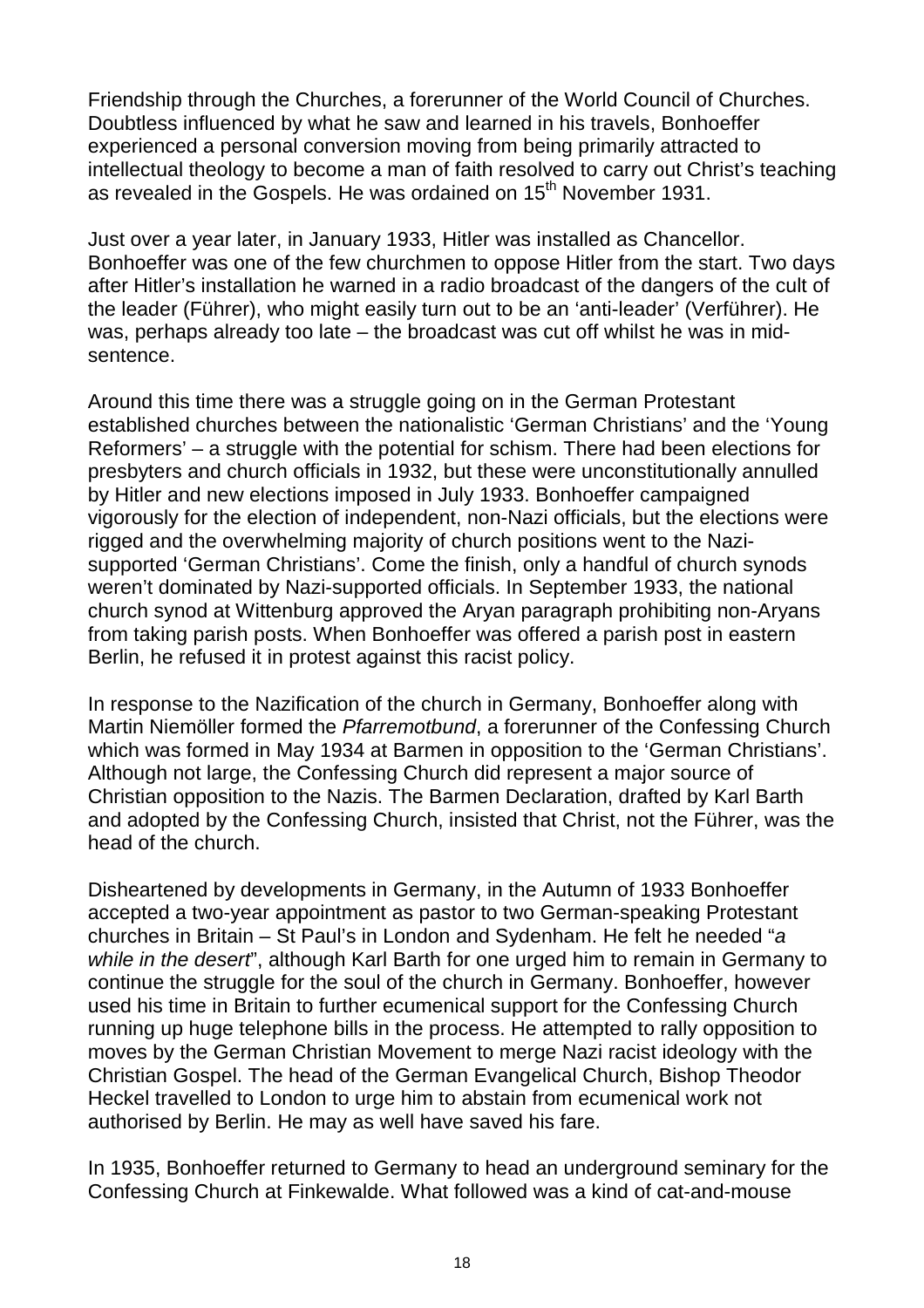game between the Confessing Church and the Nazis who were attempting to suppress it. Karl Barth was driven out of Germany to Switzerland in 1935; Martin Niemöller was arrested in July 1937; and in August 1936, Bonhoeffer's authorisation to teach at the University of Berlin was revoked after he was denounced as a "pacifist and enemy of the state" by Theodor Heckel. In August 1937 Himmler decreed the education and examination of Confessing ministry candidates illegal. In September 1937, the Gestapo closed the seminary at Finkenwalde and by November had arrested 27 pastors and former students.

Bonhoeffer spent the next two years secretly travelling from one eastern German village to another to conduct "seminary on the run" and supervision of his students, most of whom were working illegally in small parishes. A landed family, the von Blumenthals hosted the seminary in their estate of Gross Schlönwitz, whilst pastors there and in neighbouring villages supported the seminary by employing and housing the students. In 1938, the Gestapo banned Bonhoeffer from Berlin. By summer 1939 the seminary was able to move to Sigurdshof, an outlying estate of another landed family, the von Kleists. However, in March 1940 the Gestapo closed it down following the outbreak of World War II.

In February 1938, Bonhoeffer made an initial contact with members of the German Resistance when his brother-in-law Hans von Dohnanyi introduced him to a group at Abwehr, German military intelligence, who were seeking Hitler's overthrow. Bonhoeffer also learned from Dohnanyi that war was imminent and was particularly troubled by the prospect of being conscripted. As a committed pacifist opposed to the Nazi regime, he could never swear an oath to Hitler and fight in his army, although not to do so was potentially a capital offence. He also worried about the consequences his refusing military service could have for the Confessing Church, as it was a move that would be frowned upon by most Christians and their churches in Germany at the time.

It was at this juncture, in June 1939 that Bonhoeffer left for the United States at the invitation of Union Theological Seminary in New York. Amid much inner turmoil, he soon regretted his decision despite strong pressures from his friends to stay in the U.S. He wrote to Reinhold Niebuhr "I have come to the conclusion that I made a mistake in coming to America. I must live through this difficult period in our national history with the people of Germany. I will have no right to participate in the reconstruction of Christian life in Germany after the war if I do not share the trials of this time with my people... Christians in Germany will have to face the terrible alternative of either willing the defeat of their nation in order that Christian civilization may survive or willing the victory of their nation and thereby destroying civilization. I know which of these alternatives I must choose but I cannot make that choice from security." He returned to Germany on the last scheduled steamer to cross the Atlantic

Back in Germany, Bonhoeffer was forbidden to speak in public or publish and was required to report his activities to the police. In the meantime, however he joined the German military intelligence, the Abwehr. This seems a surprising move for an avowed pacifist and opponent of the Nazi regime, and perhaps even more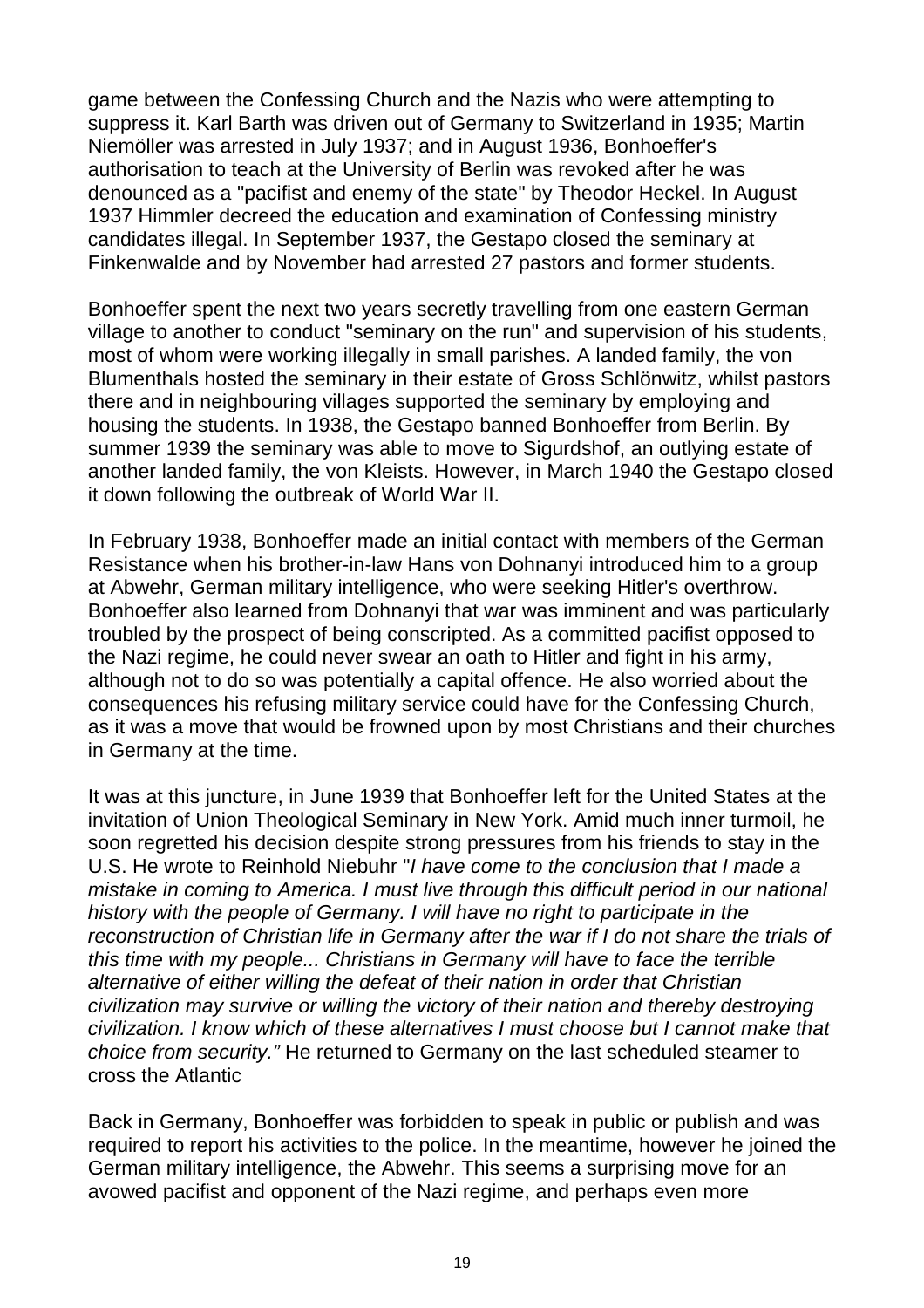surprising that he was allowed to join. However, Abwehr was a centre of resistance to Hitler, and under its cover, Bonhoeffer served as a courier for the German resistance movement. He used his ecumenical contacts outside of Germany to reveal the existence of the resistance and to put out feelers towards securing possible peace terms with the Allies for a post-Hitler government. In May 1942, he met the Bishop of Chichester, George Bell, an ally of the Confessing Church, who had been contacted by Bonhoeffer's exiled brother-in-law Leibholz, Feelers were sent to the British foreign minister Anthony Eden, but these were ignored, as were all other approaches from German resistance. In addition, both Bonhoeffer and Dohnanyi were involved in Abwehr operations to help German Jews escape to Switzerland.

Being a member of Abwehr, Bonhoeffer got to know of the full scale of the Nazis' atrocities, advocated the assassination of Hitler and knew of the various plots against him. He concluded that "the ultimate question for a responsible man to ask is not how he is to extricate himself heroically from the affair, but how the coming generation shall continue to live." He did not justify his action in joining Abwehr, nor in advocating the assassination of Hitler, but accepted that he was taking guilt upon himself as he wrote "when a man takes guilt upon himself in responsibility, he imputes his guilt to himself and no one else. He answers for it... Before other men he is justified by dire necessity; before himself he is acquitted by his conscience, but before God he hopes only for grace."

On 6<sup>th</sup> April 1943, Bonhoeffer and his brother-in-law, Dohnanyi were arrested. The reasons for their arrest had more to do with rivalry between the SS and Abwehr and suspicions of financial corruption. However, in their investigations, the SS stumbled on more serious evidence - Bonhoeffer was suspected of evading military call-up, using Abwehr to circumvent the Gestapo's injunction against speaking in public, and using Abwehr to further Confessing Church works, amongst other charges. For the next 18 months, Bonhoeffer was held in the Tegel military prison awaiting trial. He continued his work in religious outreach among his fellow prisoners and guards. Sympathetic guards helped smuggle his letters out of prison and a guard named Corporal Knobloch even offered to help him escape from the prison and "disappear" with him. Plans were made, but Bonhoeffer declined fearing Nazi retribution on his family, especially his brother Klaus and brother-in-law who were also imprisoned.

Following the failed plot to kill Hitler in July 1944, secret Abwehr documents relating to the conspiracy were discovered. These revealed Bonhoeffer's connections to the conspirators, although it is not clear that he was actually one of them. Further damaging evidence came to light in April 1945 with the discovery of the diaries of Admiral Wilhelm Canaris, head of the Abwehr. In a rage, Hitler ordered the destruction of the conspirators. Bonhoeffer was condemned at a drum-head trial held on  $8<sup>th</sup>$  April and hanged the following morning. The camp doctor who witnessed the execution wrote: "I saw Pastor Bonhoeffer kneeling on the floor praying fervently to God. I was most deeply moved by the way this lovable man prayed, so devout and so certain that God heard his prayer. At the place of execution, he again said a short prayer and then climbed the few steps to the gallows, brave and composed. His death ensued after a few seconds. In the almost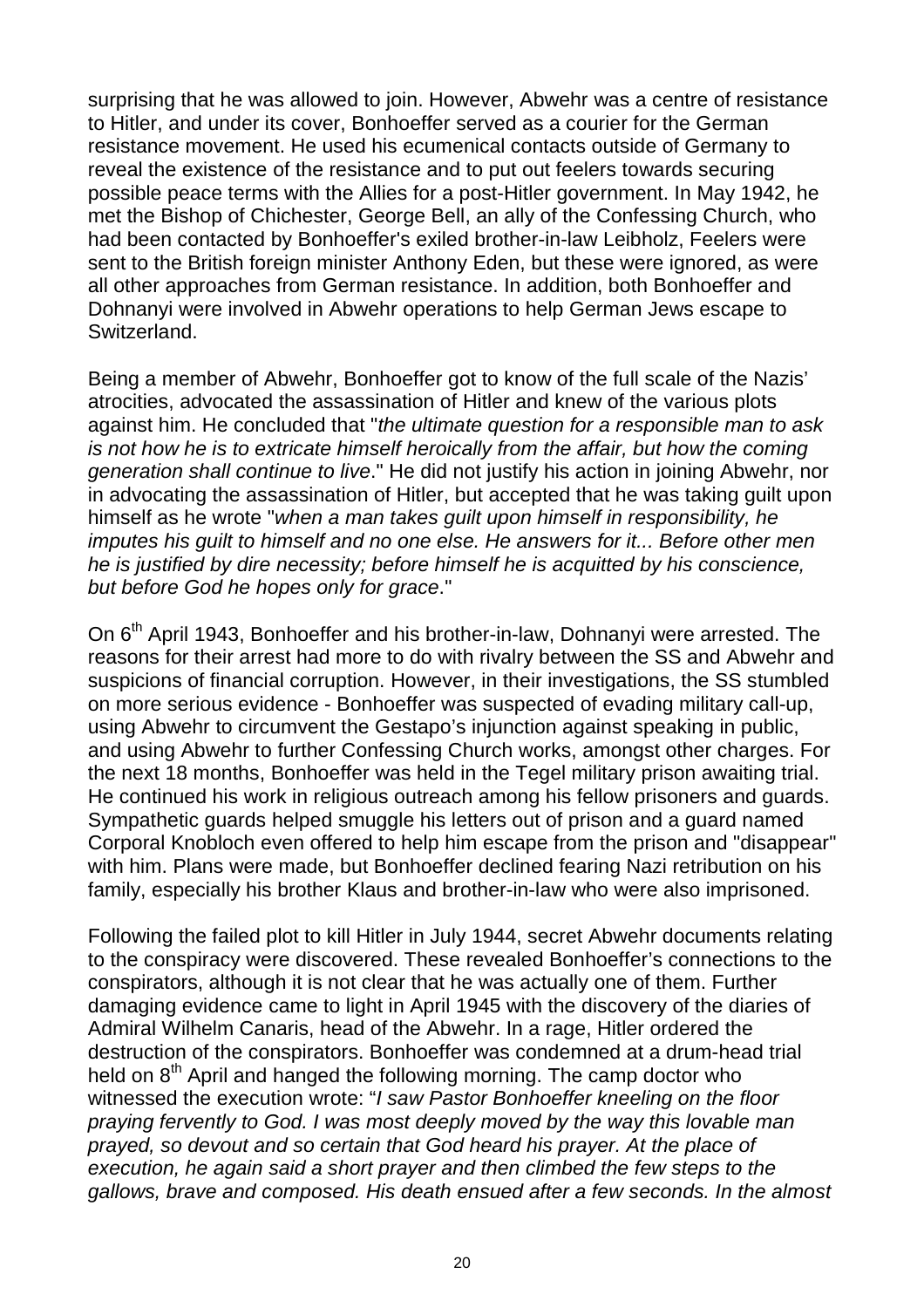fifty years that I worked as a doctor, I have hardly ever seen a man die so entirely submissive to the will of God."

Not surprisingly, Bonhoeffer's reputation as a pastor and theologian who lived as he had preached has been an inspiration to Christians across a broad range of denominations and ideologies. Central to his theology is Christ, in whom God and the world are reconciled. Bonhoeffer's God is a suffering God, whose manifestation is found in this-worldliness. He believed that the incarnation of God in flesh made it unacceptable to speak of God and the world "in terms of two spheres." He stressed personal and collective piety and revived the idea of the imitation of Christ. He argued that Christians should not retreat from the world but act within it. He believed that two elements underpinned faith - the implementation of justice and the acceptance of divine suffering. Bonhoeffer insisted that the church, "had to share in the sufferings of God at the hands of a godless world" if it were to be a true church of Christ.

In his prison letters, Bonhoeffer also raised questions about the role of Christianity and the church in a "world come of age", where people would no longer need the idea of a metaphysical God as a stop-gap to human limitations; and mused about the emergence of a "religionless Christianity", where God would be unclouded from the metaphysical constructs of the previous 1900 years. He had a critical view of the phenomenon of religion and asserted that revelation abolished religion (which he called the "garment" of faith). Having witnessed the complete failure of the German Protestant church as an institution in the face of Nazism, it is perhaps not surprising that Bonhoeffer should look beyond organised religion for an expression of the core of Christianity.

For Bonhoeffer, the only way forward was complete submission to the will of God. He said that "if a man asks God humbly, God will give him certain knowledge of His will; and then, after all this earnest proving there will be the freedom to make real decisions, and [this] with the confidence that it is not man but God Himself who through this proving gives effect to His will." Whilst Bonhoeffer towers over most of humanity as not just a man of faith, but a man willing to live it and die for it, his theology can clearly be unsettling. Not just because it is deeply demanding, but also because he seems to suggest that Christianity as we know it through the church is potentially flawed and perhaps beside the point. Equally, the quotation in this paragraph is unsettling. Although Bonhoeffer clearly believed that if we humbly seek it, we can know for certain the will of God, I can't avoid the feeling that many who truly believe that they seek the will of God may still disagree on what it is. Also many may believe they seek humbly, but delude themselves and arrive at arrogant and rigid conclusions.

Whatever conclusions one might draw from his theology, and I confess I know little of it, what will always remain is the man who truly lived as he believed, and finally suffered and died for it.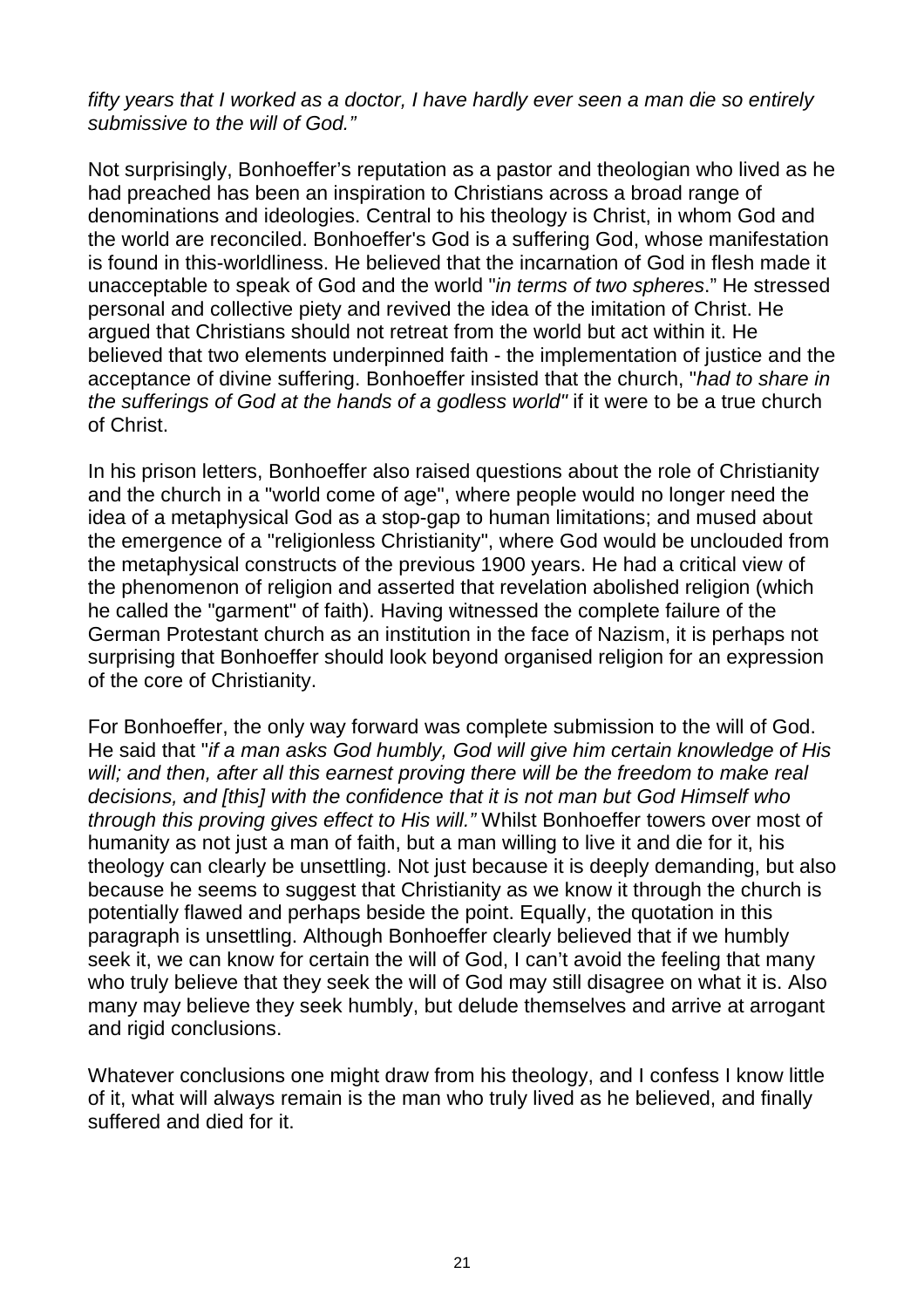**Concert at Kingsdown Methodist Church**

## **Tuesday 5th July at 7.30pm**

## **Rogue Valley Chorale**

The Rogue Valley Chorale from Medford, Oregon will be singing at Kingsdown as part of its 2011 tour of the UK. This versatile chorale was founded in 1973 and performs music ranging from classical to Broadway, contemporary, folk and spirituals. The programme for its 2011 tour includes inspiring American and English anthems.

You can find out more about the chorale, and hear it singing, on its website at www.roguevalleychorale.org. Tickets £5.00 including light refreshments.

For more information call 020 8579 4056

## **Hammond Organ going for Free**

This organ is free to anyone who wants it and can take it away. If you're interested contact Bill Cocking on 020 8248 7983, or e-mail bill413@btinternet.com.



Whilst it's free, if you'd like to make a donation to your church, that's at your own discretion.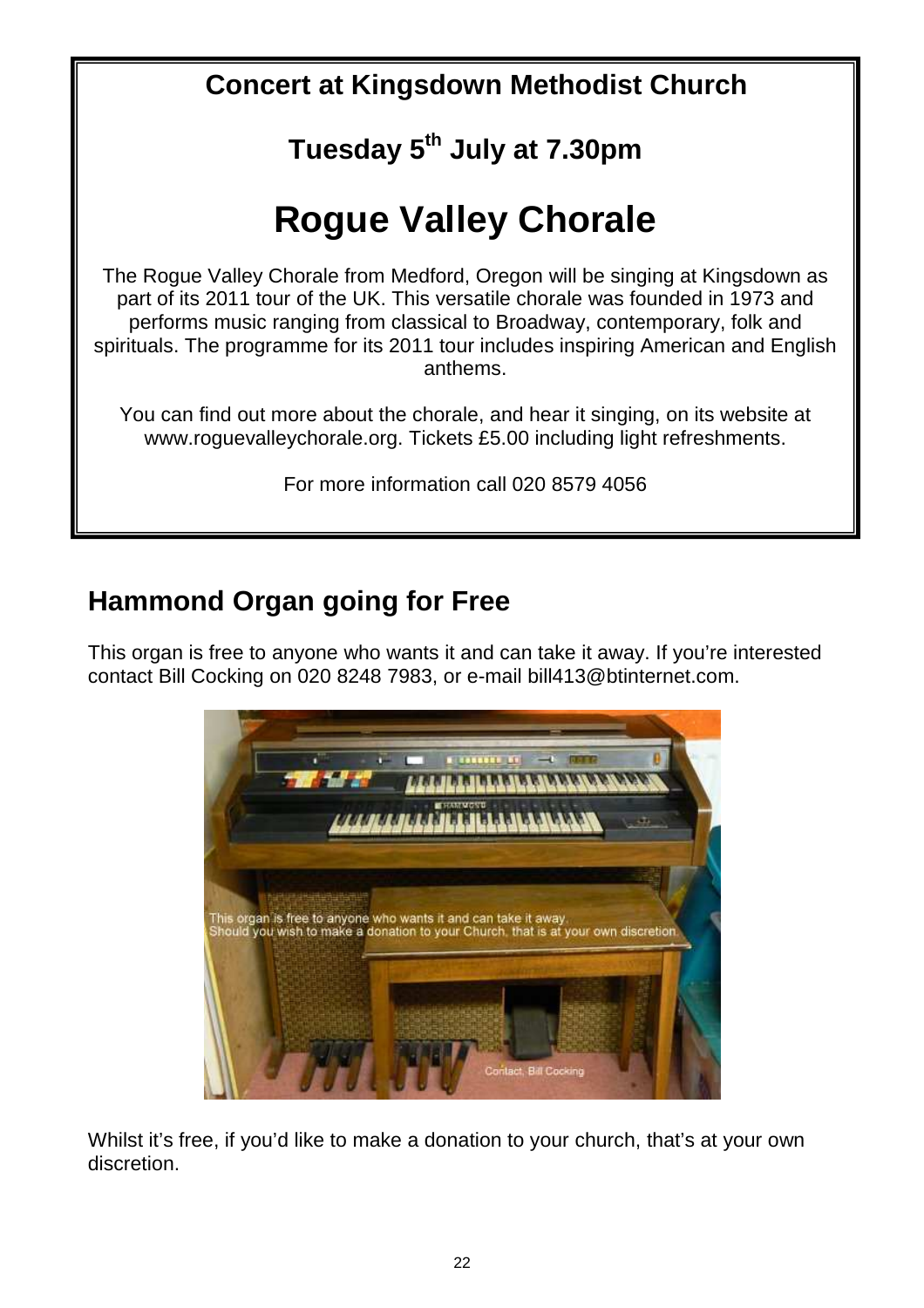Greenford

## Walk for Water

## Last year we had a ball!

**The sun shone, the steel band played, the burgers sizzled on the barbecue, and we carried over 2 tons of water from the River Brent up to Greenford Church.** 

**More importantly, more than 100 of us had a taste of what it is like to take a bucket to the river and carry it home, sharing the experience of the 900 million people for whom that is their only source of water.** 

**We also raised enough sponsorship money to enable Operation Wellfound to dig a new well** 

**for a village in Africa, and put an end to their daily walk for Water.** 

## Come and help us do it again

**So the plan is simple – we want as many people as possible to walk from Greenford Methodist Church down to the River Brent and come back with a container of water. Let's see how we would like it, if every drop of water had to be carried two-thirds of a mile. Everyone welcome.** 

## Saturday 21st May 2011

From 10am onwards

## **Operation Wellfound**

**is working to bring fresh clean drinking water to those who need it.** 

More information from Alex Wright at Operation WellFound, 020 7998 7376, the website www.operationwellfound.org, or Kip Bennett at Greenford Methodist Church 020 8813 1946